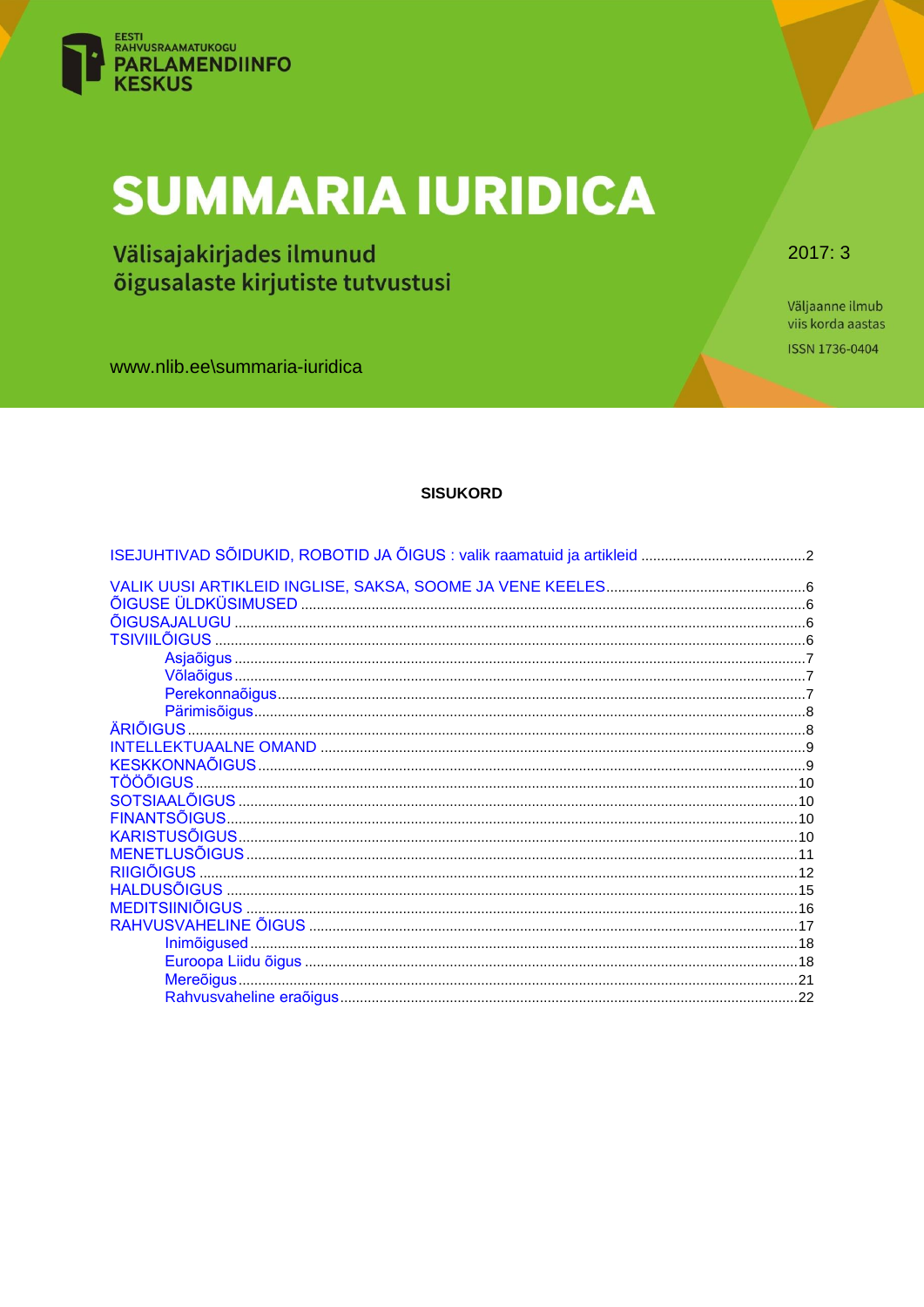## **ISEJUHTIVAD SÕIDUKID, ROBOTID JA ÕIGUS : valik raamatuid ja artikleid**

<span id="page-1-0"></span>"Isejuhtivate autodega tulevik on juba kohal. Sealjuures autod ei pea suhtlema üksnes omavahel või teenusepakkujaga, vaid ka valitsustega. Andmevahetus peab toimuma sujuvalt ning kaitstult üle riigipiiride. Isejuhtivate sõidukite tulemine meie teedele on taas üks lisaelement, miks on digitaalset ühisturgu riikidevahelise suhtluse reguleerimiseks tarvis kiiremas korras," ütles Majandus- ja Kommunikatsiooniministeeriumi majandusarengu asekantsler Viljar Lubi Roomas Euroopa digipäeval 23. märtsil 2017.

(vt ka: [https://www.mkm.ee/et/uudised/lubi-isejuhtivate-autodega-tulevik-juba-kohal\)](https://www.mkm.ee/et/uudised/lubi-isejuhtivate-autodega-tulevik-juba-kohal)

Riigikantselei juurde otsustati 15. augustil 2016 luua isejuhtivate sõidukite ekspertrühm. Ekspertrühma ülesanne on töötada välja ettepanekud Eesti seadusandluse kohandamiseks ja vajaliku järelevalve korraldamiseks, et muuta võimalikuks isejuhtivate sõidukite kasutamine Eesti teedel ja tänavatel ning pakkuda lahendusi selleks, et Eesti oleks rahvusvahelistele ettevõtetele atraktiivne testkeskkond. Eesti näeb enda võimalusena ka isejuhtiva tehnoloogia kasutamist avalike teenuste osutamisel. Ekspertrühma ülesanne on ka valdkonna teavitustegevuste korraldamine.

Ekspertrühma ülesannete täitmise tähtaeg on 2017. aasta november.

(vt ka: [https://riigikantselei.ee/et/ekspertruhmad;](https://riigikantselei.ee/et/ekspertruhmad) [Isejuhtivate sõidukite ekspertrühma moodustamine\)](https://dhs.riigikantselei.ee/avalikteave.nsf/documents/NT002B29BE/$file/RS1656.pdf)

Summaria Iuridica käesolev number pakub valikut tehnoloogiliste uuendustega seotud õiguslikke probleeme käsitlevast kirjandusest.

## **RAAMATUD**

[Handbook of research on synthesizing human emotion in intelligent systems and robotics](http://www.ester.ee/record=b4558164*est) / ed. by Jordi Vallverdú. - Hershey (Pa.) : Information Science Reference, an imprint of IGI Global, 2015. - XXV, 469 lk.

**Hiltunen, Elina ; Hiltunen, Kari.** [Technolife 2035 : how will technology change](http://www.ester.ee/record=b4473221*est) our future? - Newcastle upon Tyne : Cambridge Scholars Publishing, 2015. - XVI, 360 lk.

[Killing by remote control : the ethics of an unmanned military](http://www.ester.ee/record=b3519273*est) / ed. by Bradley Jay Strawser. - Oxford : Oxford University Press, 2013. - XXV, 264 lk.

**Krishnan, Armin.** [Killer robots : legality and ethicality of autonomous weapons.](http://www.ester.ee/record=b4414639*est) - Farnham, UK ; Burlington, VT : Ashgate, 2009. - XII, 204 lk.

Lele, Ajey. [Strategic technologies for the military : breaking new frontiers.](http://www.ester.ee/record=b3474795*est) - New Delhi ; Thousand Oaks : Sage ; New Delhi : Institute for Defence Studies and Analyses (IDSA), 2009. - 209 lk.

**Lipson, Hod ; Kurman, Melba.** [Driverless : intelligent cars and the road ahead.](http://www.ester.ee/record=b4620212*est) - Cambridge, MA ; London, England : The MIT Press, 2016. - X, 312 lk.

**Singer, Peter Warren.** Wired for war: the robotics revolution and conflict in the twenty-first century. -New York : Penguin Press, 2009. - 499 lk.

Vaata ka:

**Berreby, David.** [Duet ex machina](http://ise.elnet.ee/record=b2887259~S2*est) / tlk. Anu Kippasto // Director (2016) nr. 9, lk. 78-85.

**Kinkar, Rauno.** [Tootjavastutus ja juhi deliktiõiguslik vastutus autonoomsete sõidukite tehnoloogia](http://ise.elnet.ee/record=b2828080~S15*est)  [puudusest tingitud kahju tekkimise korral](http://ise.elnet.ee/record=b2828080~S15*est) : [magistritöö] / Tartu Ülikool, õigusteaduskond ; juhendaja: Mario Rosentau. - Tartu : Tartu Ülikool, 2015. - 99 lk.

**Lillemägi, Marti.** KITT – [ulmeseriaalist linnatänavale](http://ise.elnet.ee/record=b2904501~S2*est) // Eesti Majanduse Teataja (2017) nr. 1, lk. 75- 78.

**Paramonov, Riho.** [Isesõitev auto ja algoritmi eetika](http://ise.elnet.ee/record=b2837712~S2*est) // Tehnikamaailm (2016) veebruar, lk. 46-48.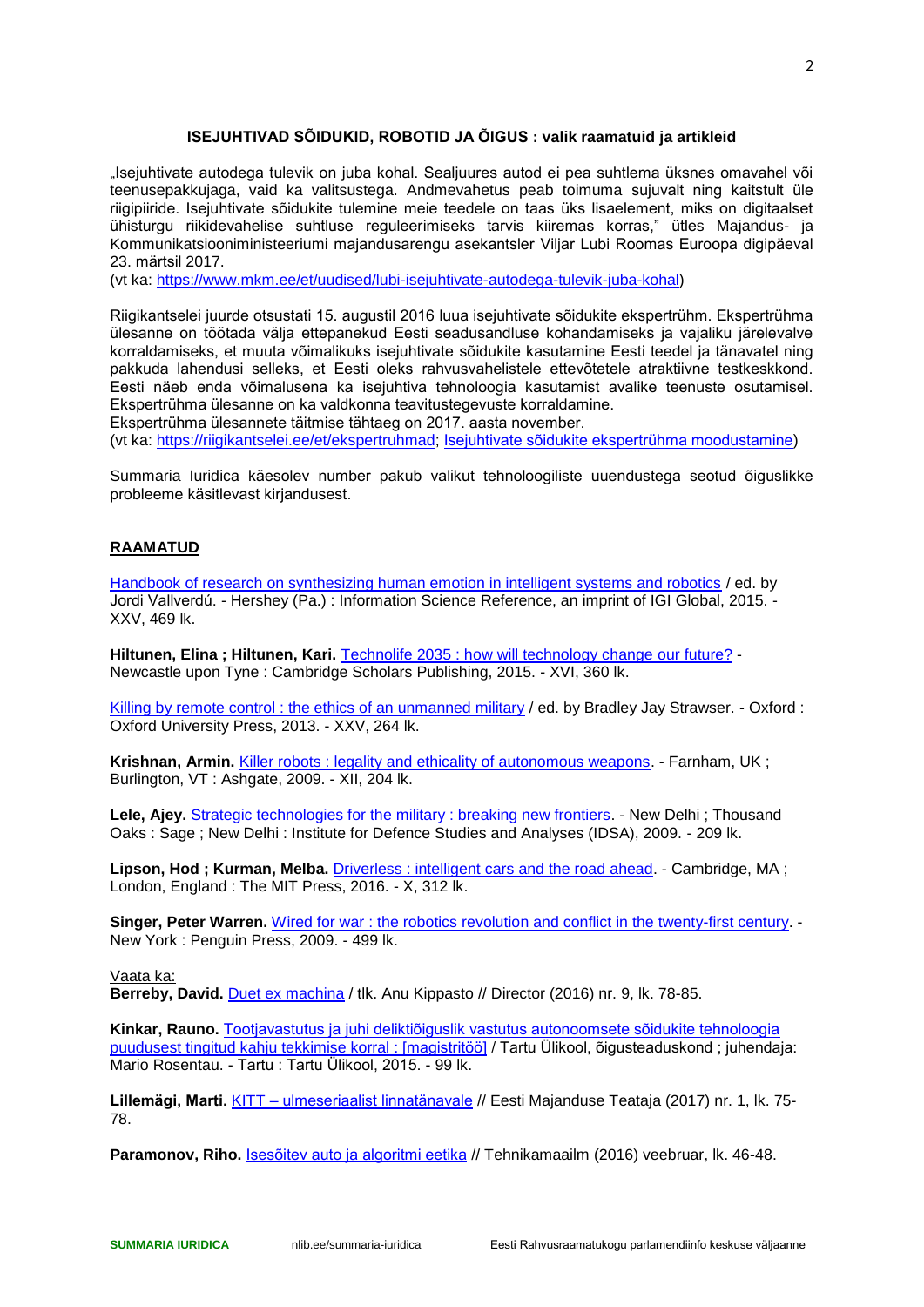#### **ARTIKLID**

Artiklite täistekstid on kättesaadavad Rahvusraamatukogu [otsinguportaalist,](https://pmt-eu03.hosted.exlibrisgroup.com/primo-explore/search?vid=372NLE_V1&sortby=rank&lang=et_EE) sulgudes märgitud andmebaasist või paberväljaandest elektroonilise juurdepääsu puudumisel.

**Armbrüster, Christian.** Automatisiertes Fahren – Paradigmenwechsel im Straßenverkehrsrecht? // Zeitschrift für Rechtspolitik (2017) Nr. 3, S. 83-86.

*Das Bundeskabinett hat am 25.1.2017 den Entwurf eines Gesetzes zur Änderung des Straßenverkehrsgesetzes (BT-Drs. 18/11300) verabschiedet. Der Entwurf bringt keinen Quantensprung auf dem Weg zum autonomen Fahren: Das klassische Konzept der Fahrer- und Halterhaftung bleibt unberührt, und der Fahrer muss weiterhin das Verkehrsgeschehen im Blick behalten. Zudem werden aber auch die Kfz-Hersteller in die Pflicht genommen.* (BECK)

**Brownsword, Roger.** [Technological management and the rule of law](https://nlib-ee-primo.hosted.exlibrisgroup.com/primo-explore/fulldisplay?docid=TN_tayfranc10.1080/17579961.2016.1161891&context=PC&vid=372NLE_V1&search_scope=all_scope&tab=default_tab&lang=et_EE) // Law, Innovation and Technology. Vol. 8 (2016), issue 1, p. 100-140.

*This article is a sequel to 'In the Year 2061: From Law to Technological Management'. Its purpose is to consider whether, and if so how, the Rule of Law together with the Fullerian principles of legality might be applied to a regulatory environment that is technologically managed rather than rule-based. Four organising questions are posed, concerning: (i) the compatibility of the 'instrumentalist' nature of technological management with the Rule of Law; (ii) the way in which compliance with the Rule of Law might function as the test of whether the use of technological management involves an abuse of*  regulatory power; (iii) the applicability of the spirit of the Fullerian principles of legality to the use of *measures of technological management; and (iv) the further conditions that a moral community might wish to specify (as part of the Rule of Law compact between regulators and regulatees) with regard to distinctively the use of technological management.*

**de Bruin, Roeland.** [Autonomous intelligent cars on the European intersection of liability and privacy](https://nlib-ee-primo.hosted.exlibrisgroup.com/primo-explore/fulldisplay?docid=TN_proquest1830261810&context=PC&vid=372NLE_V1&search_scope=all_scope&tab=default_tab&lang=et_EE) // European Journal of Risk Regulation : EJRR. Vol. 7 (2016), issue 3, p. 485-501.

*The introduction of AICs could thus provide answers to reduce currently manifest risks that are the result of technological innovation in the past decades. European Union policies on innovation and growth aim to stimulate the development of 'robotics' in general, and AICs as a species thereof. Given the high ambitions on innovation, and the observation that the current legal framework does not necessarily stimulate technological development in the field of robotics, it is advocated that hurdles stemming from current legal frameworks have to be taken away in order to facilitate the development of AIC-technology. At the same time the (ethical) acceptability, sustainability and societal desirability of these innovations must be taken into account in a responsible way,in order to foster fertile ground for the societal acceptance of AlC-technology. The functioning of the applicable legal frameworks (III) on product liability (III.2), and liability for drivers or owners of AICs is discussed next (III.3), based on a particular scenario. Since the rules determining liability for damage in which motor vehicles are involved have not been harmonized in the European Union, three national regimes are discussed that are using a different approach to establish and allocate liability.* 

**Hanna, Katherine L.** [Old laws, new tricks: drunk driving and autonomous vehicles](https://nlib-ee-primo.hosted.exlibrisgroup.com/primo-explore/fulldisplay?docid=TN_proquest1727962484&context=PC&vid=372NLE_V1&search_scope=all_scope&tab=default_tab&lang=et_EE) // Jurimetrics : the Journal of Law, Science & Technology. Vol. 55 (2015), issue 2, p. 275-289.

*Drunk driving, or driving under the influence (DUI), is a major public health problem in the United States. Despite attempts to educate drivers on the dangers of drunk driving and deter such behavior through criminal punishment, there are still thousands of deaths attributable to drunk driving every year and billions of dollars spent on damage from auto accidents, loss of life, injuries, deterrence, and punishment. Recent developments in autonomous vehicle technology could reduce or eliminate DUI*related accidents within the next decade. However, even in future autonomous vehicle systems that *will have the potential to drive themselves in most circumstances, human intervention will sometimes be necessary. This article applies current DUI laws to autonomous vehicles and proposes a legislative change to clarify DUI laws and enhance the public safety.*

**Hevelke, Alexander ; Nida-Rümelin, Julian.** [Responsibility for crashes of autonomous vehicles: an](https://nlib-ee-primo.hosted.exlibrisgroup.com/primo-explore/fulldisplay?docid=TN_springer_jour10.1007/s11948-014-9565-5&context=PC&vid=372NLE_V1&search_scope=all_scope&tab=default_tab&lang=et_EE)  [ethical analysis](https://nlib-ee-primo.hosted.exlibrisgroup.com/primo-explore/fulldisplay?docid=TN_springer_jour10.1007/s11948-014-9565-5&context=PC&vid=372NLE_V1&search_scope=all_scope&tab=default_tab&lang=et_EE) // Science and Engineering Ethics. Vol. 21 (2015), issue 3, p. 619-630.

*A number of companies including Google and BMW are currently working on the development of autonomous cars. But if fully autonomous cars are going to drive on our roads, it must be decided who is to be held responsible in case of accidents. This involves not only legal questions, but also moral ones. The first question discussed is whether we should try to design the tort liability for car manufacturers in a way that will help along the development and improvement of autonomous*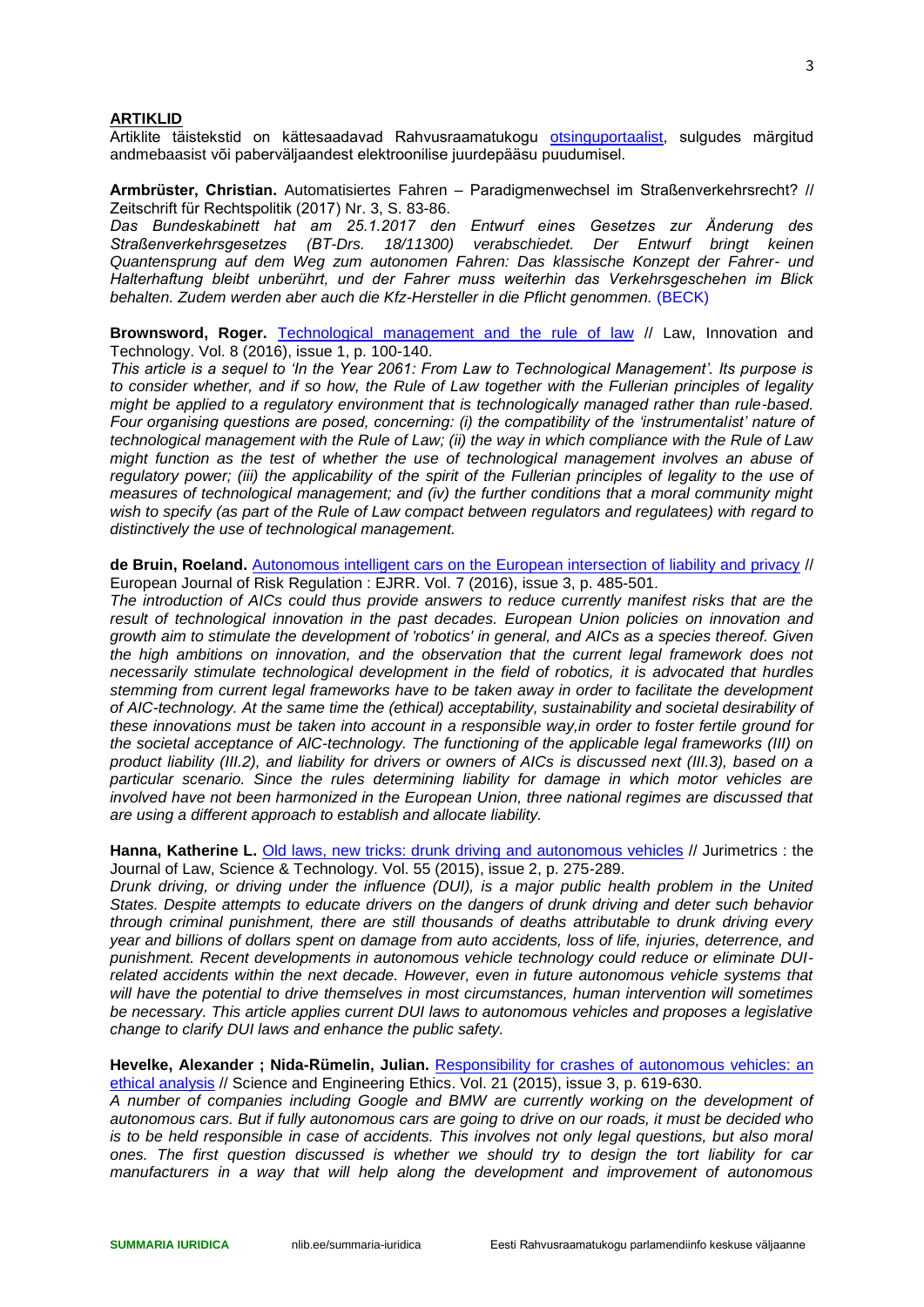*vehicles. In particular, Patrick Lin's concern that any security gain derived from the introduction of autonomous cars would constitute a trade-off in human lives will be addressed. The second question is whether it would be morally permissible to impose liability on the user based on a duty to pay attention to the road and traffic and to intervene when necessary to avoid accidents. Doubts about the moral legitimacy of such a scheme are based on the notion that it is a form of defamation if a person is held to blame for causing the death of another by his inattention if he never had a real chance to intervene. Therefore, the legitimacy of such an approach would depend on the user having an actual chance to do so. The last option discussed in this paper is a system in which a person using an autonomous vehicle has no duty (and possibly no way) of interfering, but is still held (financially, not criminally) responsible for possible accidents. Two ways of doing so are discussed, but only one is judged morally feasible.*

**Kersten, Jens.** Menschen und Maschinen. Rechtliche Konturen instrumenteller, symbiotischer und autonomer Konstellationen // [Juristenzeitung](http://www.ester.ee/record=b1201037*est) (2015) Nr. 1, S. 1-8.

*Die Beziehungen zwischen Menschen und Maschinen dynamisieren sich. Die Beschleunigung biologischer, sozialer und technischer Ko-Evolution ist von instrumentellen, symbiotischen und autonomen Konstellationen von Menschen und Maschinen geprägt. In instrumentellen Konstellationen stehen wir vor der Frage, ob nicht mehr wir die Maschinen, sondern die Maschinen uns beherrschen. In symbiotischen Konstellationen gehen Menschen und Maschinen ein persönliches Verhältnis ein, das neue soziale Inklusionsansprüche begründet. In autonomen Konstellationen provoziert uns die Rechtssubjektivität von maschinellen Personen.*

**Lee, Chasel.** [Grabbing the wheel early: moving forward on cybersecurity and privacy protections for](https://nlib-ee-primo.hosted.exlibrisgroup.com/primo-explore/fulldisplay?docid=TN_proquest1900793877&context=PC&vid=372NLE_V1&search_scope=all_scope&tab=default_tab&lang=et_EE)  [driverless cars](https://nlib-ee-primo.hosted.exlibrisgroup.com/primo-explore/fulldisplay?docid=TN_proquest1900793877&context=PC&vid=372NLE_V1&search_scope=all_scope&tab=default_tab&lang=et_EE) // Federal Communications Law Journal. Vol. 69 (2017), issue 1, p. 25-52.

*Since the arrival of driverless cars in our collective consciousness in late 2010, there has been a rush to gawk at, to understand, and to grapple with this new phenomenon. From the beginning, concerns were raised about various issues, ranging from public safety to robot overlords. However, two problems, particularly cybersecurity and privacy, became salient in the public mind but defied easy resolution. There was little precedent in other forms of technology in protecting these now-important interests, but the glacial pace of lawmaking made addressing these two issues much more difficult. This Note proposes a viable framework by which these concerns can be addressed.*

**Leenes, Ronald; Palmerini, Erica; Koops, Bert-Jaap; Bertolini, Andrea; Salvini, Pericle; Lucivero, Federica.** [Regulatory challenges of robotics: some guidelines for addressing legal and](https://nlib-ee-primo.hosted.exlibrisgroup.com/primo-explore/fulldisplay?docid=TN_crossref10.1080/17579961.2017.1304921&context=PC&vid=372NLE_V1&search_scope=all_scope&tab=default_tab&lang=et_EE)  [ethical issues](https://nlib-ee-primo.hosted.exlibrisgroup.com/primo-explore/fulldisplay?docid=TN_crossref10.1080/17579961.2017.1304921&context=PC&vid=372NLE_V1&search_scope=all_scope&tab=default_tab&lang=et_EE) // Law, Innovation & Technology. Vol. 9 (2017), issue 1, p. 1-44.

*Robots are slowly, but certainly, entering people's professional and private lives. They require the attention of regulators due to the challenges they present to existing legal frameworks and the new legal and ethical questions they raise. This paper discusses four major regulatory dilemmas in the field of robotics: how to keep up with technological advances; how to strike a balance between stimulating innovation and the protection of fundamental rights and values; whether to affirm prevalent social norms or nudge social norms in a different direction; and, how to balance effectiveness versus*  legitimacy in techno-regulation. The four dilemmas are each treated in the context of a particular *modality of regulation: law, market, social norms, and technology as a regulatory tool; and for each, we focus on particular topics – such as liability, privacy, and autonomy – that often feature as the major issues requiring regulatory attention. The paper then highlights the role and potential of the European framework of rights and values, responsible research and innovation, smart regulation and soft law as means of dealing with the dilemmas.* 

Lohmann, Melinda. [Liability issues concerning self-driving vehicle](https://nlib-ee-primo.hosted.exlibrisgroup.com/primo-explore/fulldisplay?docid=TN_proquest1803413779&context=PC&vid=372NLE_V1&search_scope=all_scope&tab=default_tab&lang=et_EE) // European Journal of Risk Regulation : EJRR. Vol. 7 (2016), issue 2, p. 335-340.

*This article deals with the civil liability issues that arise when self-driving vehicles are admitted to our streets. Firstly, it is explained why strict liability regimes for the vehicle holder, which are in place in several jurisdictions across Europe, are a workable foundation for ensuring compensation of the victim. However, accidents caused by highly automated vehicles will raise the question of the manufacturer's liability for a defective product. Accordingly, this article examines the effects of the circumstance that accidents occurring with selfdriving cars will no longer be caused by misconduct of the human driver, but often rather by a system malfunction. Thirdly, it is argued that preferably the manufacturer should be the risk bearer and that this shiftin liability towards the manufacturer will result in an adequate allocation of liability.*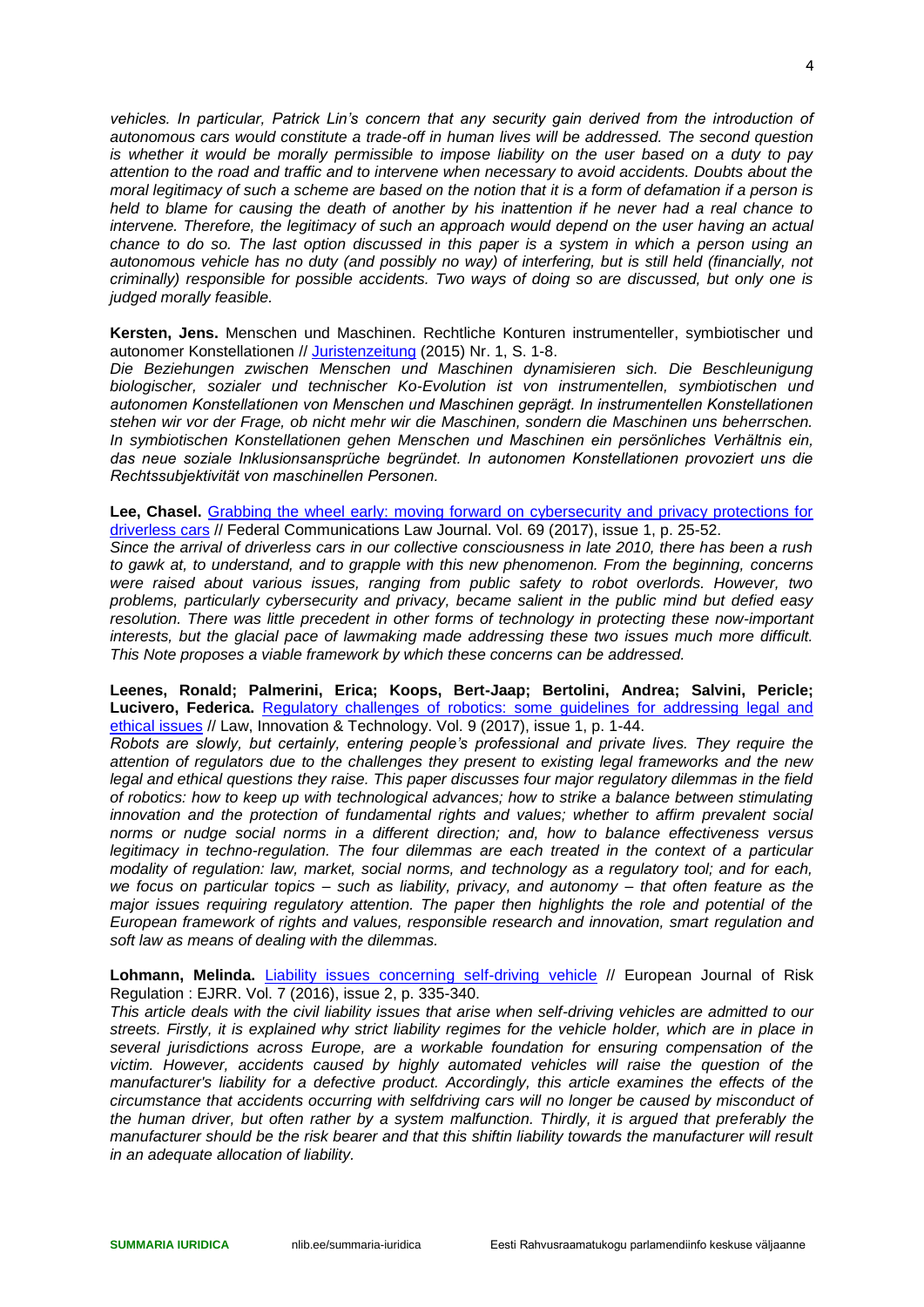**Purves, Duncan ; Jenkins, Ryan ; Strawser, Bradley.** [Autonomous machines, moral judgment, and](https://nlib-ee-primo.hosted.exlibrisgroup.com/primo-explore/fulldisplay?docid=TN_springer_jour10.1007/s10677-015-9563-y&context=PC&vid=372NLE_V1&search_scope=all_scope&tab=default_tab&lang=et_EE)  [acting for the right reasons](https://nlib-ee-primo.hosted.exlibrisgroup.com/primo-explore/fulldisplay?docid=TN_springer_jour10.1007/s10677-015-9563-y&context=PC&vid=372NLE_V1&search_scope=all_scope&tab=default_tab&lang=et_EE) // Ethical Theory and Moral Practice. Vol.18 (2015), issue 4, p. 851-872.

*Modern weapons of war have undergone precipitous technological change over the past generation and the future portends even greater advances. Of particular interest are so-called autonomous weapon systems (henceforth, AWS), that will someday purportedly have the ability to make life and death targeting decisions on their own. Many have strong moral intuitions against such weapons, and public concern over AWS is growing. A coalition of several non-governmental organizations, for example, has raised the alarm through their highly publicized Campaign to Stop Killer Robots in an effort to enact an international ban on fully autonomous weapons. Despite the strong and widespread sentiments against such weapons, however, proffered philosophical arguments against AWS are often found lacking in substance. This article proposes that the prevalent moral aversion to AWS is supported by a pair of compelling objections.*

**Schaub, Renate.** Interaktion von Mensch und Maschine. Haftungs- und immaterialgüterrechtliche Fragen bei eigenständigen Weiterentwicklungen autonomer Systeme // [Juristenzeitung](http://www.ester.ee/record=b1201037*est) (2017) Nr. 7, S. 342-349.

*Eigenständige Weiterentwicklungen technischer Systeme prägen zunehmend den Alltag in Industrie und Privatleben, etwa bei "smarten" Produkten. Hier wird die Frage, ob unser Rechtssystem für die daraus resultierenden Folgen hinreichende Instrumente bereithält oder ob strukturell neue Lösungen geschaffen werden müssen für eigenständige Weiterentwicklungen autonomer Systeme – auch mit Blick auf aktuelle Vorschläge zur Schaffung einer "elektronischen Person" – in Bezug auf das Haftungs- und Immaterialgüterrecht diskutiert.*

**Schrader, Paul T.** Haftungsrechtlicher Begriff des Fahrzeugführers bei zunehmender Automatisierung von Kraftfahrzeugen // Neue Juristische Wochenschrift (2015) Nr. 49, S. 3537-3542.

*Der Autor nimmt autonome Kraftfahrzeuge und die haftungsrechtlichen Folgen ihres Betriebs in den Fokus. Er kommt zu dem Ergebnis, dass die Übertragung wesentlicher Fahraufgaben auf technische Systeme für den Fahrer zwar eine praktische Erleichterung darstellt, aber keine Reduzierung seiner straßenverkehrsrechtlichen Haftung zur Folge hat. Für den Fall, dass die Steuerung ausschließlich durch den Einsatz von Software erfolgt, spricht sich der Autor für eine Ausdehnung der Haftung auf den Hersteller aus.* (BECK)

**Schroll, Carrie.** Splitting the bill: creating a national car insurance fund to pay for accidents in [autonomous vehicles](https://nlib-ee-primo.hosted.exlibrisgroup.com/primo-explore/fulldisplay?docid=TN_proquest1722655919&context=PC&vid=372NLE_V1&search_scope=all_scope&tab=default_tab&lang=et_EE) // Northwestern University Law Review. Vol. 109 (2015), issue 3, p. 803-833.

*While self-driving cars may seem like something that can exist only in a futuristic movie, the technology is developing rapidly, and many states already allow test runs of self-driving cars on state roads. Many car companies have announced that they will make self-driving cars available as early as*  2020. However, several manufacturers of the selfdriving car technology predict that personal *ownership of vehicles will be replaced by a car-sharing system, where companies own the self-driving cars and rent them to consumers who pay per use. With more widespread introduction of this technology comes many questions about how to assess liability for accidents involving self-driving cars, and how insurance should be structured to pay for those accidents. This Note discusses the potential parties who could be held liable: drivers, car-sharing companies, and manufacturers. This Comment suggests the elimination of liability for any accidents involving self-driving cars, and recommends the creation of a National Insurance Fund to pay for all damages resulting from those accidents.*

**Vallejo, Daniel A. G.** [Electric currents: programming legal status into autonomous unmanned](https://nlib-ee-primo.hosted.exlibrisgroup.com/primo-explore/fulldisplay?docid=TN_proquest1696877000&context=PC&vid=372NLE_V1&search_scope=all_scope&tab=default_tab&lang=et_EE)  [maritime vehicles](https://nlib-ee-primo.hosted.exlibrisgroup.com/primo-explore/fulldisplay?docid=TN_proquest1696877000&context=PC&vid=372NLE_V1&search_scope=all_scope&tab=default_tab&lang=et_EE) // Case Western Reserve Journal of International Law. Vol. 47 (2015), issue 3, p. 405-428.

*The use of autonomous vehicles in the ocean is a recent phenomenon, which challenges the notions of what can and cannot be done on the battlefield. One of these challenges is defining these vehicles in the proper legal framework, a challenge made harder by their lack of human control. This note*  seeks to establish a new definition for these autonomous maritime vehicles within the context of *maritime law, establish a standard of liability for the vehicles, and provide guidance on whether or not these vehicles can comply with the collision regulations of the ocean.*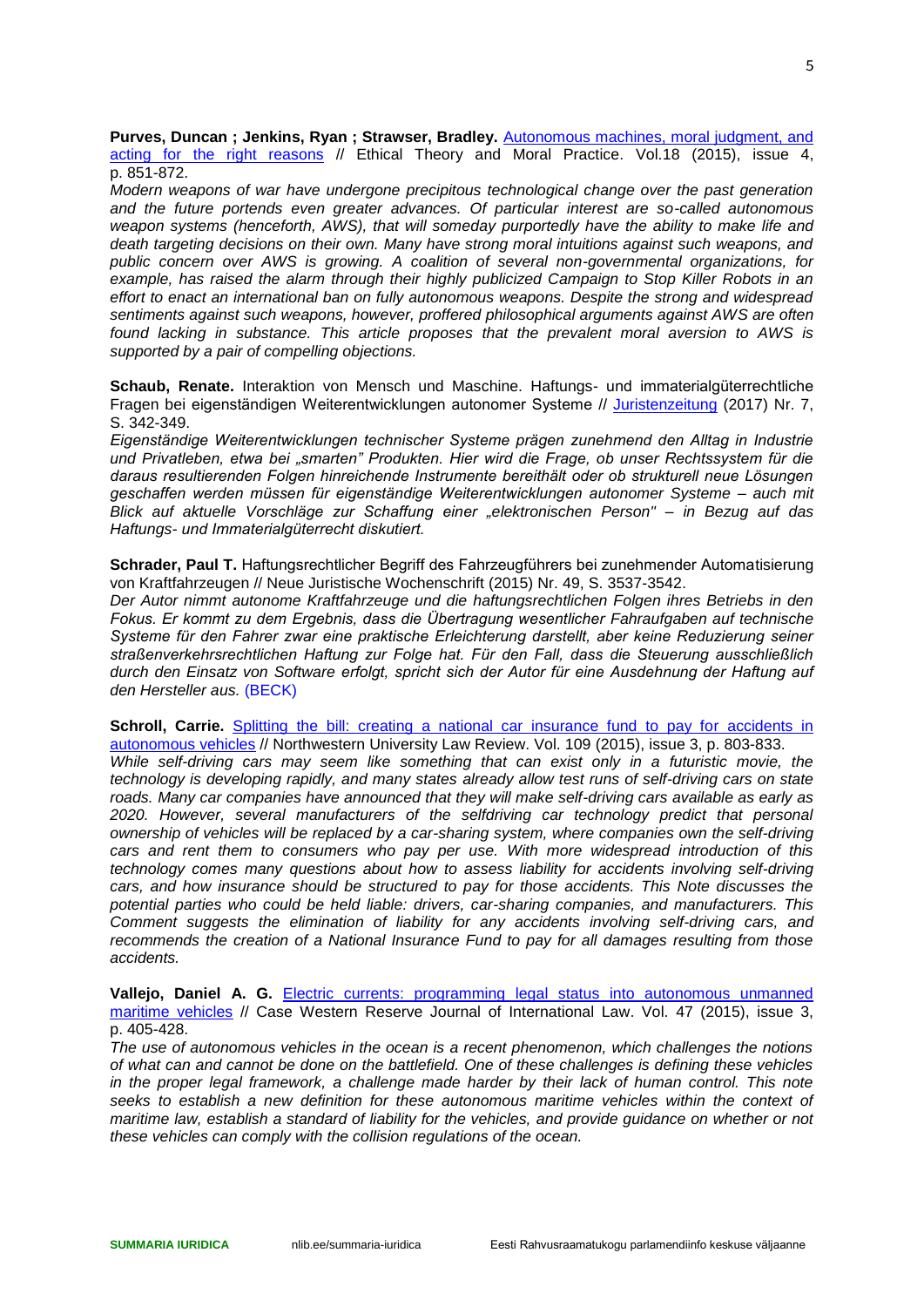**Vladeck, David C.** [Machines without principals: liability rules and artificial intelligence](https://nlib-ee-primo.hosted.exlibrisgroup.com/primo-explore/fulldisplay?docid=TN_proquest1518882446&context=PC&vid=372NLE_V1&search_scope=all_scope&tab=default_tab&lang=et_EE) // Washington Law Review. Vol. 89 (2014), issue 1, p. 117-150.

*The idea that humans could, at some point, develop machines that actually "think" for themselves and act autonomously has been embedded in their literature and culture since the beginning of civilization. But these ideas were generally thought to be religious expressions - what one scholar describes as an effort to forge their own Gods - or pure science fiction. One vision was uncritically Utopian. Intelligent machines, this account goes, would transform and enlighten society by performing the mundane, mind-numbing work that keeps humans from pursuing higher intellectual, spiritual, and artistic callings. The introduction of highly sophisticated autonomous machines may be literally around the corner. How the law chooses to treat machines without principals will be the central legal question that accompanies the introduction of truly autonomous machines, and at some point, the law will need to have an answer to that question.*

## **VALIK UUSI ARTIKLEID INGLISE, SAKSA, SOOME JA VENE KEELES\***

<span id="page-5-0"></span>Sulgudes märgitud andmebaas tähendab, et artikli täistekst on elektrooniliselt kättesaadav. See võimaldab Rahvusraamatukogu [registreerunud](http://www.nlib.ee/lugejaks-registreerimine/index.php?id=24391) ja [otsinguportaali](https://pmt-eu03.hosted.exlibrisgroup.com/primo-explore/search?vid=372NLE_V1&sortby=rank&lang=et_EE) sisseloginud kasutajal sealt kohe sobiv andmebaas valida ja soovitud artikli täistekstini jõuda.

## **ÕIGUSE ÜLDKÜSIMUSED**

<span id="page-5-1"></span>**Halonen, Lea ; Keinänen, Anssi.** Kohti parempaa valvontajärjestelmää – oman toiminnan valvonnan sääntelykehys ja hyödyntäminen viranomaisvalvonnan osana // [Lakimies](http://www.ester.ee/record=b1201160*est) (2017) nr. 2, lk. 143-168. Õigusaktide rakendamise tõhususe järelevalvest. **Märksõnad:** õigusloome; järelevalve; kontroll

**Jones, Yolanda P.** Expansive legal research // International Journal of Legal Information (2016) nr. 3, lk. 241-268. Ekspansiivse õpetamise teooriast õigusainete õpetamisel. **Märksõnad:** õigusharidus; õpetamine; juristid; uuringud; pedagoogika (WestlawNext)

## **ÕIGUSAJALUGU**

<span id="page-5-2"></span>**Avenarius, Martin.** Bernhard Windscheid (1817–1892) – der Spätpandektist und seine Wirkung auf das Rechtsdenken des europäischen Auslands // [Zeitschrift für Europäisches Privatrecht](http://www.ester.ee/record=b1202805*est) (2017) nr. 2, lk. 335-372. Saksa juristi Bernhard Windscheidi õpetuste mõjust ja tema peateose "Pandektiõiguse õpik" (1862) tähendusest Euroopa riikide õiguses.

**Märksõnad:** õigusteadus; õigusteooria; eraõigus; kodifitseerimine (jur.); Rooma õigus; juristid; Saksamaa; Euroopa

**Papuashvili, George.** Post-world war I comparative constitutional developments in Central and Eastern Europe // International Journal of Constitutional Law (2017) nr. 1, lk. 137-172. Ühistest joontest ja suundadest põhiseaduste loomisel I maailmasõja järgsel perioodil kümne Euroopa riigi (sh Eesti) võrdluses.

**Märksõnad:** põhiseadused; õigusloome; Esimene maailmasõda, 1914–1918; põhiõigused; riigiõigus; Euroopa (Oxford University Press Journals)

# **TSIVIILÕIGUS**

<span id="page-5-3"></span>**Андреев, В. К.** Толкование договора в соотношении со сделкой и обязательством // [Журнал](http://www.ester.ee/record=b1204795*est)  [российского права](http://www.ester.ee/record=b1204795*est) (2017) nr. 4, lk. 55-62. Tehingu, kohustuse ja lepingu suhestuse käsitlusest Vene tsiviilkoodeksis.

**Märksõnad:** tehingud; kohustused; lepingud; vastutus; ettevõtted; Venemaa

**Gomille, Christian.** Die Informationshaftung im europäischen Kollisionsrecht // [Juristenzeitung](http://www.ester.ee/record=b1201037*est) (2017) nr. 6, lk. 289-295. Vastutusest valeinfo esitamise eest eraõiguses.

**Märksõnad:** eraõigus; info; desinformatsioon; vastutus; kahju hüvitamine; Saksamaa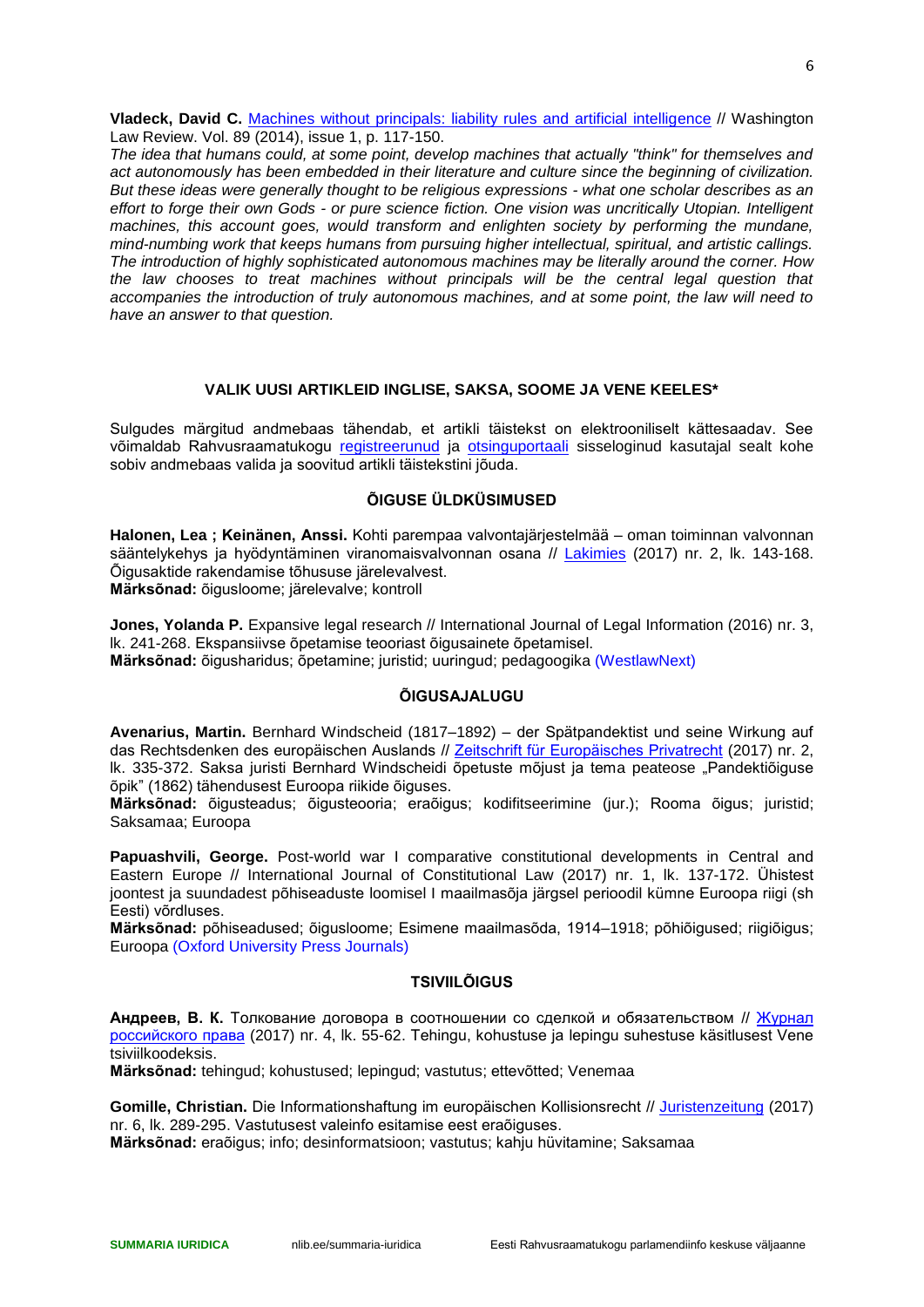**Magnus, Robert.** Subjektive Grenzen der Sperrwirkung des Eigentümer-Besitzer-Verhältnisses // Neue Juristische Wochenschrift (2017) nr. 17, lk. 1201-1206. Omaniku-omandaja suhte käsitlusest tsiviilseadustikus kahju hüvitamise juhtudel.

**Märksõnad:** omandamine; heausksus; kahju tekitamine; kahju hüvitamine; seaduste tõlgendamine; kohtulahendid; Saksamaa (BECK)

**Offermann-Burckart, Susanne.** Fortbildung – eine Pflicht nur für Fachanwälte und Spezialisten? // Neue Juristische Wochenschrift (2017) nr. 23, lk. 1654-1656. Advokaatide erialasest arengust ja enesearendamise kohustusest seoses õigusnõustamist pakkuvate kutsete tunnustamise direktiivi ülevõtmisega

**Märksõnad:** advokaadid; õigusabi; nõustamine; kutseoskused; enesearendamine; erialane areng; Saksamaa (BECK)

**Schaub, Renate.** Interaktion von Mensch und Maschine. Haftungs- und immaterialgüterrechtliche Fragen bei eigenständigen Weiterentwicklungen autonomer Systeme // [Juristenzeitung](http://www.ester.ee/record=b1201037*est) (2017) nr. 7, lk. 342-349. Inimese ja masina suhetest õiguslikust aspektist; tsiviilõigusnormidest seoses robootika ja tehisintellekti arenguga.

<span id="page-6-0"></span>**Märksõnad:** robootika; inimene; masinad; õiguslikud aspektid; intellektitehnika; vastutus; patendiõigus

#### **Asjaõigus**

**Wais, Hannes.** Form und Vorkaufsrecht // Neue Juristische Wochenschrift (2017) nr. 22, lk. 1569-1573. Ostueesõigusest tsiviilseadustiku tõlgenduses.

<span id="page-6-1"></span>**Märksõnad:** kinnisvara; ostueesõigus; seaduste tõlgendamine; Saksamaa (BECK)

#### **Võlaõigus**

**Jerger, Christoph ; Bühle, Jonas.** Rechte des Käufers eines beschlagnahmten Fahrzeugs // Neue Juristische Wochenschrift (2017) nr. 23, lk. 1639-1643. Ostja õigusest sõiduki ostulepingust taganeda, kui Schengeni infosüsteemi (SIS) kande tegemisel selgub, et auto tuleb konfiskeerida.

**Märksõnad:** lepinguõigus; autod; ostmine; konfiskeerimine; kriminaalmenetlus; andmebaasid; piirikontroll; Saksamaa (BECK)

**Leuschner, Lars.** Grenzen der Vertragsfreiheit im Rechtsvergleich // [Zeitschrift für Europäisches](http://www.ester.ee/record=b1202805*est)  [Privatrecht](http://www.ester.ee/record=b1202805*est) (2017) nr. 2, lk. 335-372. Lepinguvabaduse piiridest vastutust piiravate lepingutingimuste näitel Saksa, Prantsuse, Inglise, Austria ja Šveitsi õiguses.

**Märksõnad:** lepinguõigus; lepingud; lepinguvabadus; piirangud; vastutus; võrdlev analüüs; Saksamaa; Inglismaa; Prantsusmaa; Austria; Šveits

**Schrey, Joachim ; Thalhofer, Thomas.** Rechtliche Aspekte der Blockchain // Neue Juristische Wochenschrift (2017) nr. 20, lk. 1431-1436. Plokiahela käsitlusest võlaõiguse ja andmekaitse regulatsioonide aspektist.

**Märksõnad:** tehingud; bitcoin; virtuaalraha; krüptoraha; plokiahela-tehnoloogia; andmebaasid; lepingud; andmekaitse; seaduste tõlgendamine; Saksamaa (BECK)

**Weller, Marc-Philippe ; Benz, Nina ; Thomale, Chris.** Rechtsgeschäftsähnliche Parteiautonomie // [Zeitschrift für Europäisches Privatrecht](http://www.ester.ee/record=b1202805*est) (2017) nr. 2, lk. 250-282. Lepiguosaliste iseseisvuse käsitlusest tehingute ja näilike tehingute tähenduses; Saksa ja ELi õiguse tõlgendamisest.

**Märksõnad:** lepinguõigus; lepingud; tehingud; lepinguosalised; lepinguvabadus; Euroopa Liidu õigus; seaduste tõlgendamine; siseriiklik õigus; Saksamaa

#### **Perekonnaõigus**

<span id="page-6-2"></span>**Fulli-Lemaire, Samuel.** International surrogate motherhood before the French Cour de Cassation – the door is now Ajar // [Zeitschrift für Europäisches Privatrecht](http://www.ester.ee/record=b1202805*est) (2017) nr. 2, lk. 471-484. Lapse sünni registreerimisest teisest riigist pärit asendusema korral Prantsusmaa ülemkohtu lahendi (03.07.2015) põhjal.

**Märksõnad:** asendusemadus; sünniaktid; lapsendamine; välismaalased; kohtulahendid; Euroopa Inimõiguste Kohus; Prantsusmaa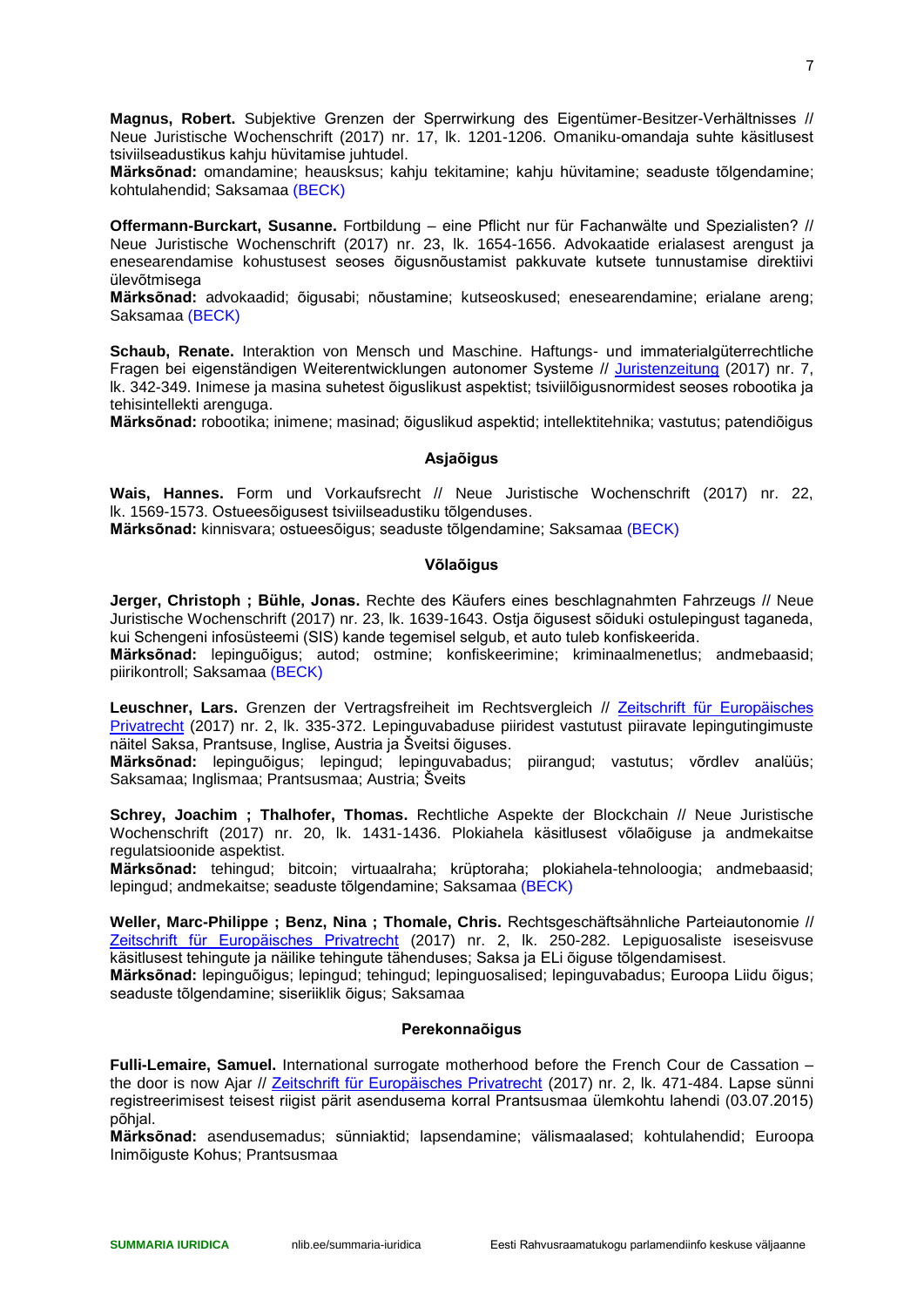**Menne, Martin.** Dialogue of Judges – Verbindungsrichter und internationale Richternetzwerke. Ein innovatives Instrumentarium in grenzüberschreitenden Familiensachen // [Juristenzeitung](http://www.ester.ee/record=b1201037*est) (2017) nr. 7, lk. 332-341. Vajadusest sidekohtunike järele piiriülestes perekonnaõigusega seotud kohtuvaidlustes. **Märksõnad:** kohtuasjad; kohtunikud; peresuhted; koostöö; sotsiaalsed võrgustikud

## **Pärimisõigus**

<span id="page-7-0"></span>**Luttermann, Claus.** Zur Grundbuchordnung: Erbscheine, Nacherben(gemeinschaft) und Europäisches Nachlasszeugnis // <u>[Juristenzeitung](http://www.ester.ee/record=b1201037*est)</u> (2017) nr. 9, lk. 439-445. Pärimise ja pärimistunnistusega seotud vaidlustest kinnistusraamatuseaduse tähenduses.

**Märksõnad:** kohtulahendid; vaidluste lahendamine; pärimine; kinnistusraamatud; Saksamaa

**Zeranski, Dirk.** Ausschluss der Ansprüche auf Pflichtteilsergänzung und Schenkungsrückforderung wegen Fristablaufs // Neue Juristische Wochenschrift (2017) nr. 19, lk. 1345-1349. Tähtaja käsitlusest kinnisvara kinkimisel; sundosa ja kinkelepingust taganemine.

<span id="page-7-1"></span>**Märksõnad:** pärimine; kinnisvara; sundosa; kinkelepingud; aegumine; kohtulahendid; Saksamaa (BECK)

## **ÄRIÕIGUS**

**Beurskens, Michael.** Nomen est omen? – Falschfirmierung im elektronischen Geschäftsverkehr // Neue Juristische Wochenschrift (2017) nr. 18, lk. 1265-1270. Äriühingu vastutusest korrektsete andmete (nt nimi, juriidiline vorm) esitamise eest Internetis sõlmitavate lepingute puhul.

**Märksõnad:** äriühingud; elektrooniline kommunikatsioon; lepingud; Internet; vastutus; kohtulahendid; Saksamaa (BECK)

**Dahl, Michael ; Schmitz, Daniel.** Das neue Insolvenzanfechtungsrecht // Neue Juristische Wochenschrift (2017) nr. 21, lk. 1505-1511. Maksejõuetuse vaidlustamisest 5. aprillil 2017 jõustunud seadusemuudatustes.

**Märksõnad:** maksejõuetus; pankrotid; pankrotimenetlus; seaduste tõlgendamine; Saksamaa (BECK)

**Hodges, Christopher.** Ethical business regulation and competition enforcement: challenging orthodoxy // European Competition Law Review (2017) nr. 5, lk. 237-246. Ärieetikast ja heidutuse käsitlusest konkurentsiõiguses.

**Märksõnad:** konkurentsiõigus; konkurents (maj.); korruptsioon; heidutus; kartellid; ärieetika; kohtulahendid; siseriiklik õigus; Suurbritannia (WestlawNext)

**Momtaz, Mahmoud A.** The dual distribution discourse: a new perspective for the online hotel booking platforms // European Competition Law Review (2017) nr. 4, lk. 171-179. Hotellide online-broneerimise platvormidest ELi ja Ameerika Ühendriikide konkurentsiõiguses.

**Märksõnad:** konkurentsiõigus; konkurents (maj.); e-äri; hotellid; Interneti-teenused; kohtulahendid; Euroopa Liidu õigus; Ameerika Ühendriigid (WestlawNext)

**Ruohonen, Janne.** Johdon vahvistuskirjeen oikeudellinen merkitys tilintarkastuksessa // [Lakimies](http://www.ester.ee/record=b1201160*est) (2017) nr. 2, lk. 169-194. Juhtkonna esitisest auditeerimisel rahvusvahelistes auditeerimisstandardites ja riigisiseses õiguses.

**Märksõnad:** äriühingud; juhatused; vastutus; raamatupidamine; auditeerimine; Soome

**Thomale, Chris ; Hübner, Leonhard.** Zivilgerichtliche Durchsetzung völkerrechtlicher Unternehmensverantwortung // [Juristenzeitung](http://www.ester.ee/record=b1201037*est) (2017) nr. 8, lk. 385-397. Ettevõtete tsiviilvastutusest teises riigis asuvas haruettevõttes toimunud õnnetuse korral.

**Märksõnad:** hargmaised ettevõtted; tsiviilvastutus; kohtulahendid; siseriiklik õigus; rahvusvaheline eraõigus; Saksamaa

**Veljanovski, Cento.** The law and economics of pass-on in price fixing cases // European Competition Law Review (2017) nr. 5, lk. 209-218. Kahju hüvitamisest maksustamisega seotud kohtuasjades konkurentsiõiguse aspektist; Suurbritannia konkurentsiseadusest kohtuasja Sainsbury's Supermarkets vs. MasterCard põhjal.

**Märksõnad:** konkurentsiõigus; konkurents (maj.); tehingud; maksustamine; kahju hüvitamine; kohtulahendid; siseriiklik õigus; Suurbritannia (WestlawNext)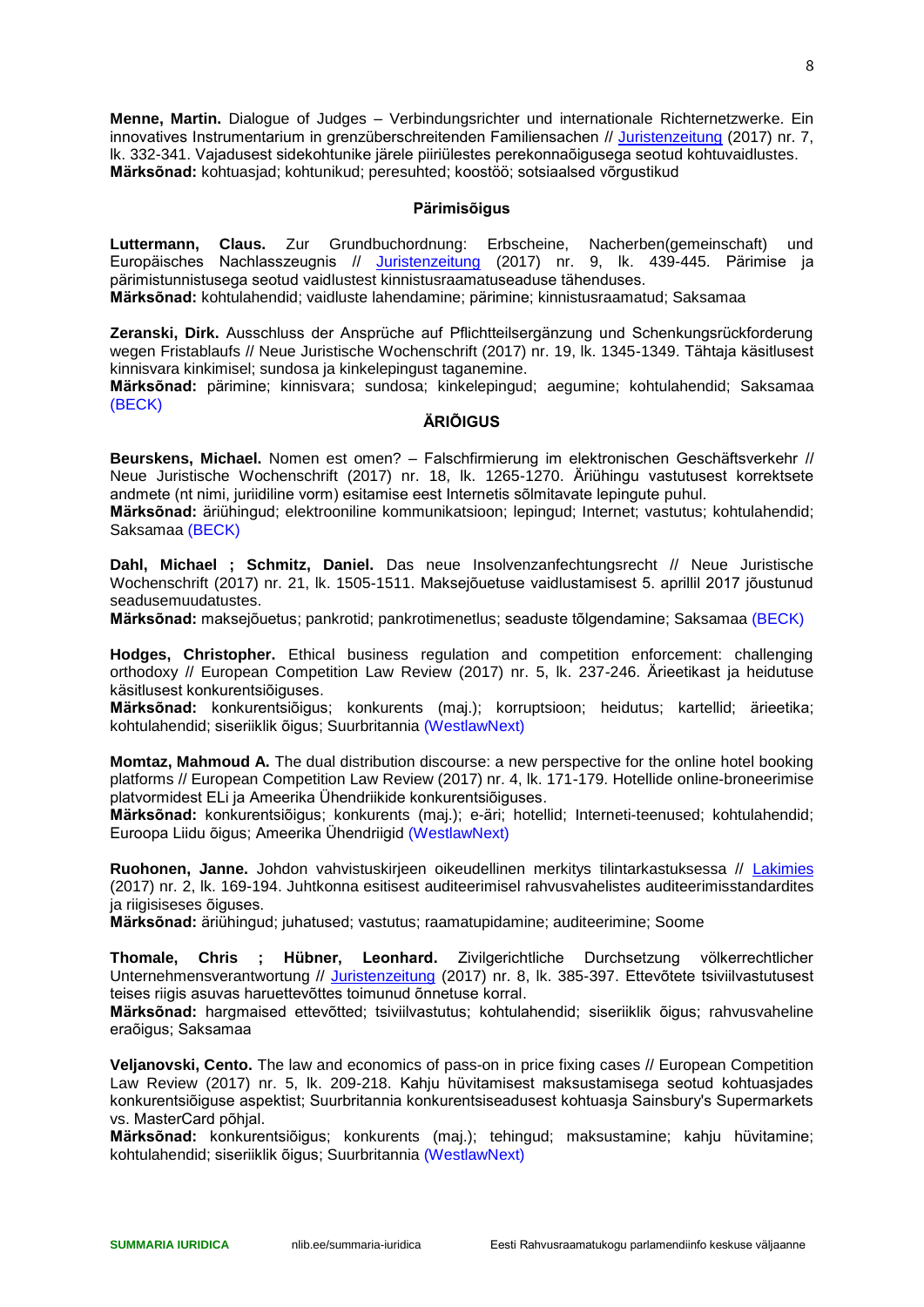#### **INTELLEKTUAALNE OMAND**

<span id="page-8-0"></span>**Kivistö, Martti.** Tekijänoikeus omaisuutena – näkökulmia tekijänoikeuden yleisiin oppeihin // [Lakimies](http://www.ester.ee/record=b1201160*est) (2017) nr. 2, lk. 222-229. Autoriõigusest kui varalisest õigusest. **Märksõnad:** autoriõigus; omand; varaline õigus; digiteerimine; Soome

**Латынцев, А. В.** Предложения по определению термина "трансфер технологии" // [Журнал](http://www.ester.ee/record=b1204795*est)  [российского права](http://www.ester.ee/record=b1204795*est) (2017) nr. 4, lk. 62-69. Mõiste "tehnoloogiasiire" ja sellega kaasuvate protsesside defineerimisest Vene õiguses.

**Märksõnad:** tehnoloogiasiire; tehnoloogia; protsessid; autoriõigus; tehnoloogilised uuendused; teadus- ja arendustegevus; õiguslikud aspektid; Venemaa

**Nordemann, Jan Bernd.** Bildung und Wissenschaft ohne Marktwirtschaft // Neue Juristische Wochenschrift (2017) nr. 22, lk. 1586-1587. Probleemkohtadest (nt n-ö sunddigiteerimine, koopiad teostest mitteärilistel eesmärkidel raamatukogudes) veebruaris 2017 esitatud autoriõiguseteadmusühiskonnaseaduse eelnõus.

**Märksõnad:** autoriõigus; haridus; teadus; teadmusühiskond; koopiad; raamatukogud; kirjastajad; autorid; turumajandus; Saksamaa (BECK)

#### **KESKKONNAÕIGUS**

<span id="page-8-1"></span>**Barton, Barry ; Schütte, Peter.** Electric vehicle law and policy: a comparative analysis // Journal of Energy & Natural Resources Law (2017) nr. 2, lk. 147-170. Elektrisõidukite kasutuselevõtu õiguslikest ja poliitilistest probleemidest Norras, Californias, Saksamaal, Uus-Meremaal, Austraalias ja Prantsusmaal.

**Märksõnad:** kliimapoliitika; elektrisõidukid; elektriautod; transport; kütused; võrdlev analüüs; Norra; California; Saksamaa; Uus-Meremaa; Austraalia; Prantsusmaa (täistekst RRi arvutivõrgus)

**Davies, Haydn.** The Well-being of Future Generation (Wales) Act 2015 – a step change in the legal protection of the interests of future generation? // Journal of Environmental Law (2017) nr. 1, lk. 165-175. Tulevaste põlvkondade õiguste ja huvide kaitsest Walesis 1. aprillil 2016 jõustunud seaduses.

**Märksõnad:** keskkonnakaitse; säästev areng; õigusloome; põlvkonnad; heaolu; Wales (Oxford University Press Journals)

**France-Hudson, Ben.** Surprisingly social: private property and environmental management // Journal of Environmental Law (2017) nr. 1, lk. 101-127. Eraomandist loodusressursside kasutuse, kaitse ja säilitamise tähenduses Uus-Meremaa kalanduskvootide süsteemi näitel.

**Märksõnad:** loodusvarade kaitse; eraomand; kalandus; ressursikasutus; ressursikorraldus; looduskaitse; keskkonnapoliitika; keskkonnakaitse; Uus-Meremaa (Oxford University Press Journals)

**Горохов, Д. Б.** Современное законотворчество в сфере содержания, использования и охраны животных // [Журнал российского права](http://www.ester.ee/record=b1204795*est) (2017) nr. 4, lk. 138-153. Loomakaitsest, nõuetest ja piirangutest loomakasvatuses ja jahipidamisel; regulatsiooni ajakohastamisest.

**Märksõnad:** loomad; loomakaitse; loomakasvatus; jaht; vastutus; õigusloome; Venemaa

**Lee, Robert G.** Always keep a hold of nurse: British environmental law and exit from the European Union // Journal of Environmental Law (2017) nr. 1, lk. 155-164. Suurbritannia EList lahkumise mõjust riigisisese keskkonnaõiguse arengule.

**Märksõnad:** keskkonnakaitse; keskkonnapoliitika; Euroopa Liidu õigus; õigusloome; siseriiklik õigus; Euroopa Liit; Suurbritannia (Oxford University Press Journals)

**Louis, Hans Walter.** Naturschutz- und Bauplanungsrecht // [Die Öffentliche Verwaltung](http://www.ester.ee/record=b1199986*est) (2017) nr. 9, lk. 362-372. Arengusuundadest ja probleemidest loodus- ja maastikukaitse nõuete järgimisel ehitiste planeerimisel; ehitusseadustiku tõlgendamisest.

**Märksõnad:** keskkonnakaitse; looduskaitse; maastikukaitse; ehitus; piirangud; seaduste tõlgendamine; Saksamaa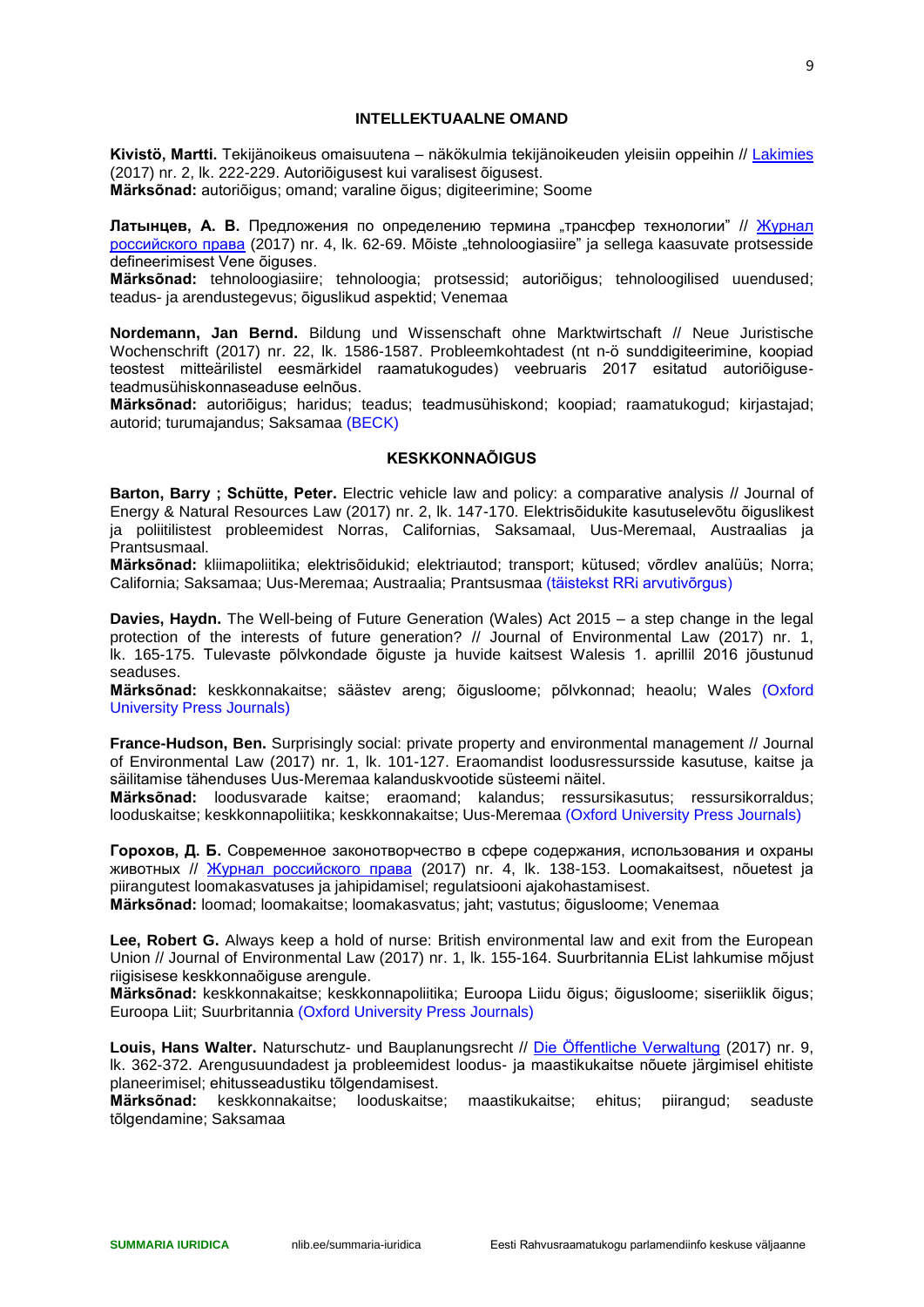## **TÖÖÕIGUS**

<span id="page-9-0"></span>**Benedict, Jörg ; Kalbitz, Christian.** Schöne neue Welt – Hochschulpolitik und Arbeitsrecht // [Juristenzeitung](http://www.ester.ee/record=b1201037*est) (2017) nr. 8, lk. 397-405. Teadustöötajate töösuhete regulatsiooni 2016. aasta maist kehtivate muudatuste mõjust kõrghariduspoliitkale; muudatuste vajalikkusest ja nendega seotud probleemidest.

**Märksõnad:** töölepingud; õppejõud; teadlased; töösuhted; kõrgharidus; kõrghariduspoliitika; kohtulahendid; Saksamaa

Невежина, М. В. Запрет дискриминации в сфере трудовых отношений // Журнал российского [права](http://www.ester.ee/record=b1204795*est) (2017) nr. 4, lk. 83-90. Diskrimineerimise käsitlusest Vene tööõiguses ja rahvusvaheliste lepingute (ILO, ÜRO) mõjust.

**Märksõnad:** töösuhted; diskrimineerimine; sooline diskrimineerimine; võrdsed võimalused; põhiõigused; rahvusvahelised lepingud; siseriiklik õigus; Venemaa

#### **SOTSIAALÕIGUS**

<span id="page-9-1"></span>**Kytölä, Marika.** Äidin oikeus, isän kannustin – vanhempainpäiväraha sukupuolistuneena sääntelynä // [Lakimies](http://www.ester.ee/record=b1201160*est) (2017) nr. 2, lk. 195-215. Vanemahüvitistest ja ravikindlustuse seadusest soolisest aspektist. **Märksõnad:** peretoetused; vanemahüvitis; ravikindlustus; emadus; isadus; sooline võrdõiguslikkus; lastetoetused; uuringud; Soome

#### **FINANTSÕIGUS**

<span id="page-9-2"></span>**Möllers, Thomas M. J. ; Herz, Pirmin.** Generalamnestie von Kursmanipulationen im Kapitalmarktrecht? // [Juristenzeitung](http://www.ester.ee/record=b1201037*est) (2017) nr. 9, lk. 445-451. Tekkinud seaduselüngast ja Liidu Ülemkohtu lahendist (10.01.2017) seoses sanktsioonidega turumanipulatsiooni ja siseinfo kuritarvitamise korral börsitehingutes.

**Märksõnad:** börsitehingud; väärtpaberid; väärtpaberiturg; sanktsioonid; kohtulahendid; Saksamaa

#### **KARISTUSÕIGUS**

<span id="page-9-3"></span>**Анощенкова, С. В.** Основа справедливого наказания // [Журнал российского права](http://www.ester.ee/record=b1204795*est) (2017) nr. 4, lk. 106-112. Üldistest põhimõtetest ja individuaalsusest kriminaalkaristuse määramisel; Vene kriminaalkoodeksi § 62–70 tõlgendamisest ja ülemkohtu praktikast aastatel 2011–2015. **Märksõnad:** karistused; printsiibid; süü (jur.); individuaalsus; seaduste tõlgendamine; ülemkohtud; kohtulahendid; Venemaa

**Flanders, Chad.** Punishment, liberalism, and public reason // The Criminal Justice Ethics (2017) nr. 1, lk. 61-77. Kurjategijate karistamise põhjustest ja põhjendatusest liberaalses ühiskonnas.

**Märksõnad:** kuriteod; karistused; liberalism; sallivus; õigusemõistmine; avalikkus; õigusteooria (täistekst RRi arvutivõrgus)

Gless, Sabine. Zur Aktualität von Vergessen und Vergeben im digitalen Zeitalter // Goltdammer's [Archiv für Strafrecht](http://www.ester.ee/record=b1200440*est) (2017) nr. 5, lk. 254-259. Aegumisest karistusõiguslikus tähenduses ja tsiviilõiguses isikuandmete kaitse ning andmete kustutamise nõude taustal; Euroopa Kohtu lahendist C-131/12.

**Märksõnad:** isikuandmed; andmekaitse; otsingumootorid; veebisaidid; andmesäilitus; aegumine; juurdepääs infole; piirangud; vastutus; Euroopa Kohus; kohtulahendid

**Клименко, Ю. А.** Правила квалификации преступлений, совершенных в соучастии // [Журнал](http://www.ester.ee/record=b1204795*est)  [российского права](http://www.ester.ee/record=b1204795*est) (2017) nr. 4, lk. 112-121. Kaasosalusest kuritegudes; osaluse vormidest ja klassifitseerimisest Vene kriminaalõiguses.

**Märksõnad:** kuriteod; süüteost osavõtt; organiseeritud kuritegevus; ülemkohtud; kohtulahendid; Venemaa

**Kolind, Torsten ; Søgaard, Thomas Friis ; Hunt, Geoffrey ; Thylstrup, Birgitte.** Transitional narratives of identity among ethnic minority youth gangs in Denmark: from collectivism to individualism // Journal of Scandinavian Studies in Criminology and Crime Prevention (2017) nr. 1, lk. 3-19.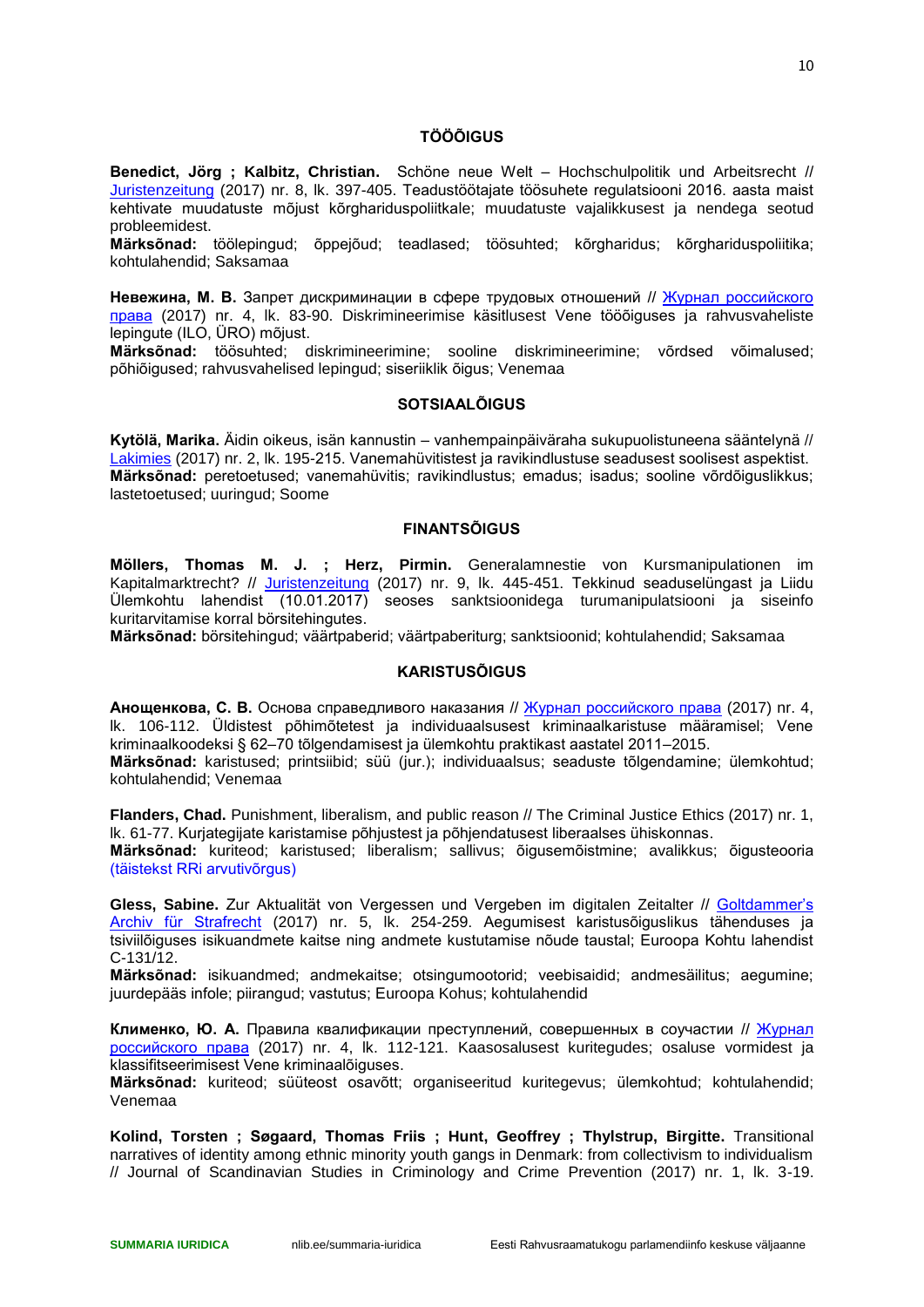Kopenhaagenis vähemusrahvustest noorte meeste seas läbi viidud uuringust jõukudesse kuulumise, kriminaalsuse, narkootikumide tarvitamise ja müümise vältimise võimaluste teemal.

**Märksõnad:** inimõigused; vähemusrahvused; identiteet; narkootikumid; uuringud; kuritegevus; mehed; rahvuslik identiteet; Taani (täistekst RRi arvutivõrgus)

**Kostiainen, Riikka.** Käräjäsaleissa kohdataan tukiverkoista pudonneita // [Haaste](http://www.ester.ee/record=b1530217*est) (2017) nr. 2, lk. 4-6. Raskes olukorras olevate laste ja noorte märkamisest ja sekkumisest nende kuritegelikule teele sattumise ennetamiseks.

**Märksõnad:** kriminaalpreventsioon; lapsed; noored; kriminaalpoliitika; Soome

**Lee, Hsin-Wen.** Taking deterrence seriously: the wide-scope deterrence theory of punishment // The Criminal Justice Ethics (2017) nr. 1, lk. 2-24. Karistus kui heidutusvahend kuritegevuse vältimiseks; karistuse hirmutava mõju teooriast.

**Märksõnad:** kuriteod; karistused; heidutus; au; eneseväärikus; õigusteooria (täistekst RRi arvutivõrgus)

**Moeller, Kim.** Cannabis sales and immigrant youth gangs in Denmark – an exploratory study of market structure and youth gang evolution // Journal of Scandinavian Studies in Criminology and Crime Prevention (2017) nr. 1, lk. 20-34. Kanepiga kaubitsemisest noortekampades, eelkõige Lähis-Idast pärit sisserändajate järeltulijate seas.

**Märksõnad:** sisserändajad; noored; narkootikumid; kanep; uuringud; vähemusrahvused; Taani (täistekst RRi arvutivõrgus)

**Perttu, Sirkka.** Huomiota ikääntyneiden kokemaan lähisuhdeväkivaltaan // [Haaste](http://www.ester.ee/record=b1530217*est) (2017) nr. 2, lk. 10-11. Vanemaealiste kogetud lähisuhtevägivalda käsitlevast uuringust.

**Märksõnad:** kuritegevus; kuriteoohvrid; perevägivald; vägivald; peresuhted; uuringud; statistilised andmed; vanemaealised; Soome

**Sambou, Saija ; Slögs, Pia.** Lähisuhdeväkivallan sovittelun käsikirja painottaa uhrin tarpeita // [Haaste](http://www.ester.ee/record=b1530217*est) (2017) nr. 2, lk. 27-28. Lepitamisest paarisuhetes; ELi juhendist [Restorative justice and domestic](http://www.ikf.ac.at/pdf/RJ_Guide_for_Practitioners.pdf)  [violence. A guide for practitioners.](http://www.ikf.ac.at/pdf/RJ_Guide_for_Practitioners.pdf)

**Märksõnad:** Euroopa Liit; karistusõigus; paarisuhtevägivald; lepitusmenetlus; vägivald

**Svalin, Klara ; Mellgren, Caroline ; Torstensson Levander, Marie ; Levander, Sten.** Assessing and managing risk for intimate partner violence: police employees' use of the police screening tool for violent crimes in Scania // Journal of Scandinavian Studies in Criminology and Crime Prevention (2017) nr. 1, lk. 84-92. Lähisuhtevägivallast, selle ennetamisest ja vastumeetmetest; lähisuhtevägivalla riskihindamise vahendeid käsitlevast uuringust.

**Märksõnad:** ohvrid; perevägivald; ennetamine; politsei; riskianalüüs; uuringud (täistekst RRi arvutivõrgus)

Walter, Tonio. Der vermeintliche Tötungsvorsatz von "Rasern" // Neue Juristische Wochenschrift (2017) nr. 19, lk. 1350-1353. Tahtlusest ja kuriteokoosseisust linnades autoga kihutajate (peamiselt noorte meeste) vastutusele võtmisel; Berliini esimese astme kohtu lahendist (27.02.2017).

**Märksõnad:** liiklussüüteod; tahtlus (süüvorm); liiklusõnnetused; tapmine; autojuhid; mehed; vastutus; kohtulahendid; Saksamaa (BECK)

#### **MENETLUSÕIGUS**

<span id="page-10-0"></span>**Barlow, Anna.** Administrative law and human rights standards in legal aid: an overview with examples from Finland and England & Wales // [European Public Law](http://www.ester.ee/record=b1436634*est) (2017) nr. 1, lk. 165-191. Haldusõiguse põhimõtete rakendamisest õigusabis seoses rahvusvaheliste nõuetega inimõiguste kaitsmisel Soome, Inglismaa ja Walesi näitel.

**Märksõnad:** õigusabi; inimõigused; haldusõigus; rahvusvaheline õigus; siseriiklik õigus; Soome; Inglismaa; Wales

**Bodnár, Eszter.** Gedanken über die Einführung der öffentlichen Verhandlung am ungarischen Verfassungsgericht // [Osteuropa-Recht](http://www.ester.ee/record=b1201714*est) (2017) nr. 1, lk. 65-80. Ungari konstitutsioonikohtust ja ideest muuta istungid avalikeks; Saksamaa, Prantsusmaa ja Ameerika Ühendriikide konstitutsioonikohtute praktikast.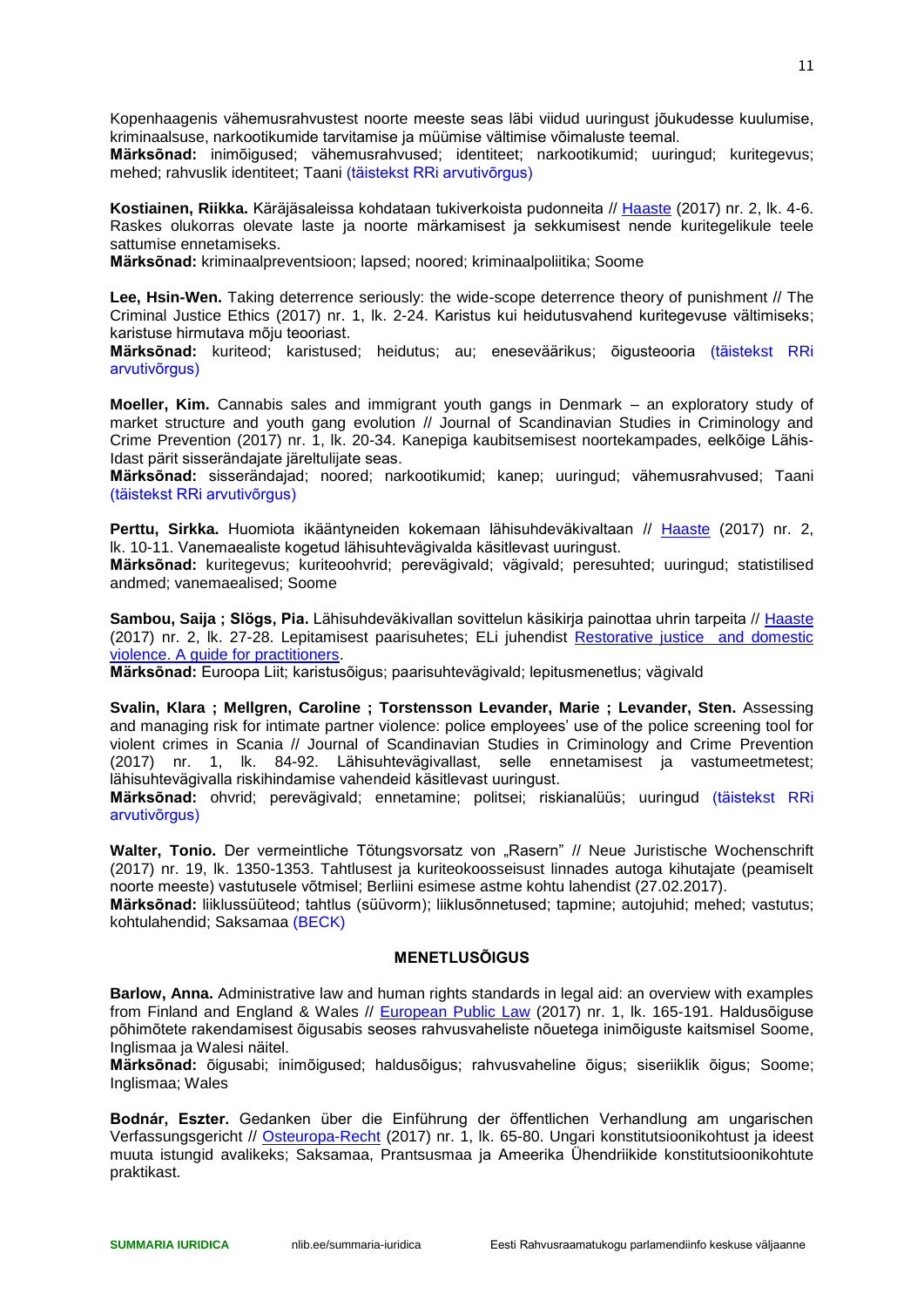**Märksõnad:** kohtud; kohtunikud; põhiseadused; kohtumenetlus; konstitutsioonikohtud; avalikkus; Ameerika Ühendriigid; Ungari; Saksamaa; Prantsusmaa

**Branovitskii, Konstantin ; Breig, Burkhard.** Kontrollmechanismen der Gerichtsorganisation in der Russischen Föderation // [Osteuropa-Recht](http://www.ester.ee/record=b1201714*est) (2017) nr. 1, lk. 4-26. Venemaa kohtureformist ja kohtute töö järelevalvest.

**Märksõnad:** kohtud; kohtunikud; reformid; kohtureformid; kohtumenetlus; järelevalve; Venemaa

**Erb, Volker.** Beweisverwertungsverbote zum Nachteil des Beschuldigten? Bemerkungen zu einem rechtsstaatlich gefährlichen Irrweg // [Goltdammer's Archiv für Strafrecht](http://www.ester.ee/record=b1200440*est) (2017) nr. 3, lk. 113-129. Tõendite kasutamise ja hindamisega seotud piirangutest kriminaalmenetluses.

**Märksõnad:** kriminaalmenetlus; tõendamine (jur.); piirangud; süü (jur.); põhiseadused; seaduste tõlgendamine; kohtulahendid; Saksamaa

**Pfander, James E.** Standing to sue: lessons from Scotland's actio popularis // Duke Law Journal (2017) nr. 7, lk. 1493-1563. Rooma õiguse mõjust Šotimaa kõrgema tsiviilkohtu (Court of Session) praktikale; võrdlevaid näiteid Ameerika Ühendriikide õigusega.

**Märksõnad:** tsiviilkohtumenetlus; vaidluste lahendamine; seaduste tõlgendamine; Rooma õigus; kohtulahendid; Šotimaa; Ameerika Ühendriigid (Academic Search Complete EBSCO)

**Руднев, В. И.** Статус задержанного как нового участника уголовного судопроизводства // [Журнал российского права](http://www.ester.ee/record=b1204795*est) (2017) nr. 4, lk. 130-137. Mõistetest "kahtlusalune" ja "kinnipeetav" Vene kriminaalmenetluse koodeksis; konstitutsioonikohtu Maslovi lahendist (27.06.2000).

**Märksõnad:** kriminaalmenetlus; kinnipeetavad; vangistus; süütuse presumptsioon; kohtulahendid; konstitutsioonikohtud; Venemaa

**Ulrici, Bernhard.** Der vereinfachte Vollstreckungsauftrag an den Gerichtsvollzieher // Neue Juristische Wochenschrift (2017) nr. 16, lk. 1142-1146. Elektroonilisest kommunikatsioonist tsiviilkohtumenetluses kohtutäiturile taotluse esitamisel seoses võlgade piiriülese sissenõudmise ja pangakontode arestimisega; ELi määrusest [655/2014](http://eur-lex.europa.eu/legal-content/ET/TXT/PDF/?uri=CELEX:32014R0655&from=ET) riigisiseses õiguses.

**Märksõnad:** tsiviilkohtumenetlus; kohtutäiturid; elektrooniline kommunikatsioon; täitemenetlus; sundtäitmine; võlad; Euroopa Liidu õigus; seaduste tõlgendamine; Saksamaa (BECK)

#### **RIIGIÕIGUS**

<span id="page-11-0"></span>**Ahmed, Farrah.** The autonomy rationale for religious freedom // The Modern Law Review (2017) nr. 2, lk. 238-262. Usuvabaduse kui põhiõiguse kaitsest, usulistest tõekspidamistest ja proselütismist; Euroopa Inimõiguste Kohtu praktikast.

**Märksõnad:** usuvabadus; isikuvabadus; autonoomia; religioonipoliitika; põhiõigused; Euroopa Inimõiguste Kohus; kohtulahendid (Wiley Online Library)

Alter, Maximilian J. Der "Brexit" zwischen Parlamentssouveränität, Prärogativbefugnissen und regionaler Autonomie // [Juristenzeitung](http://www.ester.ee/record=b1201037*est) (2017) nr. 8, lk. 405-413. Parlamendi osast EList lahkumise protsessi käivitamisel Suurbritannia ülemkohtu otsuses; otsuse mõjust ja tagajärgedest.

**Märksõnad:** Euroopa Liit; kohtulahendid; ülemkohtud; parlamendid; rahvusvahelised lepingud; valitsused; Suurbritannia

**Boehme-Neßler, Volker.** Gekaufte Aufmerksamkeit? Verfassungs- und parteienrechtliche Überlegungen zum Sponsoring von politischen Parteien // Neue Zeitschrift für Verwaltungsrecht (2017) nr. 8, lk. 528-531. Annetuste ja sponsorlusega seotud probleemidest poliitiliste parteide rahastamisel.

**Märksõnad:** parteid; finantseerimine; annetused; sponsoreerimine; usaldusväärsus; põhiseadused; Saksamaa (BECK)

**Buchholtz, Gabriele.** Reformimpulse für die Integration Geflüchteter // Neue Zeitschrift für Verwaltungsrecht (2017) nr. 11, lk. 756-761. Ettepanekuid põgenike paremaks integreerimiseks haldus- ja õiguslikul tasandil.

**Märksõnad:** sisseränne; varjupaigataotlejad; bürokraatia; õigusloome; sotsiaalsed aspektid; Saksamaa (BECK)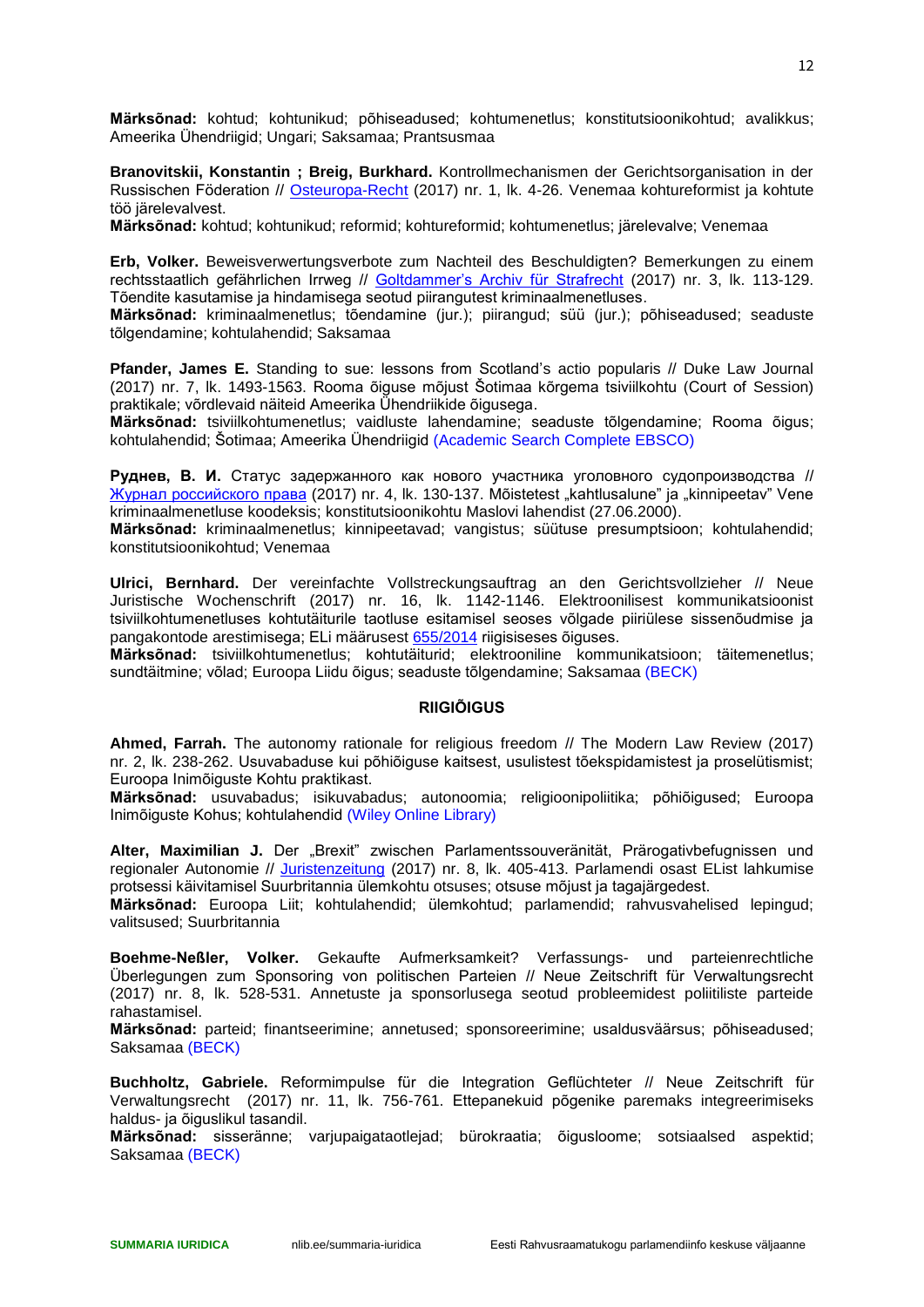**Cloots, Elke.** The legal limits of citizenship deprivation as a counterterror strategy // [European Public](http://www.ester.ee/record=b1436634*est)  [Law](http://www.ester.ee/record=b1436634*est) (2017) nr. 1, lk. 57-92. Terroristidelt kodakondsuse äravõtmise õiguslikest aspektidest.

**Märksõnad:** terrorism; terrorismivastane võitlus; terroristid; ennetamine; kodanikud; kodakondsus; põhiõigused; denaturalisatsioon

**Dietz, Sara.** Die europarechtsfreundliche Verfassungsidentität in der Kontrolltrias des Bundesverfassungsgerichts // Archiv des öffentlichen Rechts (2017) nr. 1, lk. 78-132. ELi õiguse tõlgendamise järelevalvest põhiõiguste kaitsmisel Saksa konstitutsioonikohtu ja Euroopa Kohtu vahelises suhestuses. Kokkuvõte inglise keeles.

**Märksõnad:** põhiseadused; põhiseaduslikkuse järelevalve; konstitutsioonikohtud; Euroopa Liidu õigus; Euroopa Kohus; seaduste tõlgendamine; siseriiklik õigus; kohtulahendid; Saksamaa (IngentaConnect Journals)

**Eisel, Stephan.** E-Petitionen beim Deutschen Bundestag. Sinnvolles Angebot mit begrenzter Reichweite // Zeitschrift für Parlamentsfragen (2016) nr. 4, lk. 867-877. Parlamendi suhtlemisest avalikkusega petitsioonide esitamise võimaluse näitel; alates 2005. aastast kehtivast e-petitsioonide süsteemist.

**Märksõnad:** parlamendid; parlamendikomisjonid; petitsioonid; kodanikualgatus; elektrooniline kommunikatsioon; Saksamaa (Nomos eLibrary)

**Henneke, Hans-Günter.** Tut ein Staat ohne Staatsschuld zu wenig für die Zukunft, fordert er zuviel von der Gegenwart oder ist er schlicht zu dumm zum Geldgeben? // [Zeitschrift für Gesetzgebung](http://www.ester.ee/record=b1438633*est) (2017) nr. 1, lk. 38-57. Riigivõlast ja riiklikest investeeringutest põhiseaduslikust aspektist (eelkõige Saksa põhiseaduse artiklid 109 ja 115) ning võlgnevussüsteemist (kehtib alates 2009. aastast). **Märksõnad:** riigivõlg; investeeringud; riiklikud investeeringud; riigieelarve; kulud; põhiseadused; konstitutsioonikohtud; Euroopa Liidu õigus; Saksamaa

**Karayanidi, Milana.** Adjudicative jurisdiction in civil and commercial matters in Russia: analysis and commentary // The American Journal of Comparative Law (2016) nr. 4, lk. 981-1017. Muudatustest Venemaa kohtusüsteemis 2014. aastal ning tsiviil- ja kaubandusasjadega seotud kohtupraktikast. **Märksõnad:** kohtusüsteemid; kohtureformid; kohtumenetlus; õigusallikad; tsiviilkohtumenetlus; kohtulahendid; Venemaa (WestlawNext)

**Kleinlein, Thomas.** Kontinuität und Wandel in Grundlegung und Dogmatik des wehrverfassungsrechtlichen Parlamentsvorbehalt // Archiv des öffentlichen Rechts (2017) nr. 1, lk. 43-77. Parlamendireservatsioonist riigi relvajõudude välisriikides tegutsemise otsustes Saksa konstitutsioonikohtu Liibüa lahendi (sept 2015) valguses. Kokkuvõte inglise keeles.

**Märksõnad:** parlamendid; valitsused; võimude lahusus; sõjavägi; rahvusvaheline julgeolek; konstitutsioonikohtud; põhiseadused; kohtulahendid; Saksamaa (IngentaConnect Journals)

**Krasnov, Mikhail ; Gorskiy, Alexander.** Die Selbstauflösung des Parlaments: Möglichkeit und Wirklichkeit – ein Fall aus der Praxis des Verfassungsgerichts Russlands // [Osteuropa-Recht](http://www.ester.ee/record=b1201714*est) (2017) nr. 1, lk. 81-103. Venemaa konstitutsioonikohtu mõjust Riigiduumale ja selle valimistele. **Märksõnad:** kohtud; põhiseadused; konstitutsioonikohtud; parlamendid; valimised; Venemaa

Lamprecht, Rolf. "Ehrenkodex" für die obersten Richter der Republik // Neue Juristische Wochenschrift (2017) nr. 16, lk. 1156-1160. Kohtunike sõltumatuse ja tasustamisega seotud probleemidest kohtunike aukoodeksi loomise taustal.

**Märksõnad:** kohtunikud; tulud; eetika; konstitutsioonikohtud; kohtulahendid; Saksamaa (BECK)

**Lind, Anna-Sara.** A living constitution in times of emergency? Sweden // [European Public Law](http://www.ester.ee/record=b1436634*est) (2017) nr. 1, lk. 27-37. Rootsi põhiseadusest riiki viimastel aastatel tugevalt mõjutanud finantskriisi, globaliseerumise ja sisserände taustal.

**Märksõnad:** põhiseadused; finantskriisid; sisseränne; globaliseerumine; valitsused; heaolu; Rootsi

**Meyer, Stephan.** Kriminalwissenschaftliche Prognoseinstrumente im Tatbestand polizeilicher Vorfeldbefugnisse // [Juristenzeitung](http://www.ester.ee/record=b1201037*est) (2017) nr. 9, lk. 429-439. Kriminaalpolitsei volitustest varjatud jälitustegevuses terrorismi ennetamisel Saksa konstitutsioonikohtu lahendis.

**Märksõnad:** kohtulahendid; konstitutsioonikohtud; kriminaalpolitsei; jälitustegevus; terrorismivastane võitlus; põhiõigused; kriminalistika; Saksamaa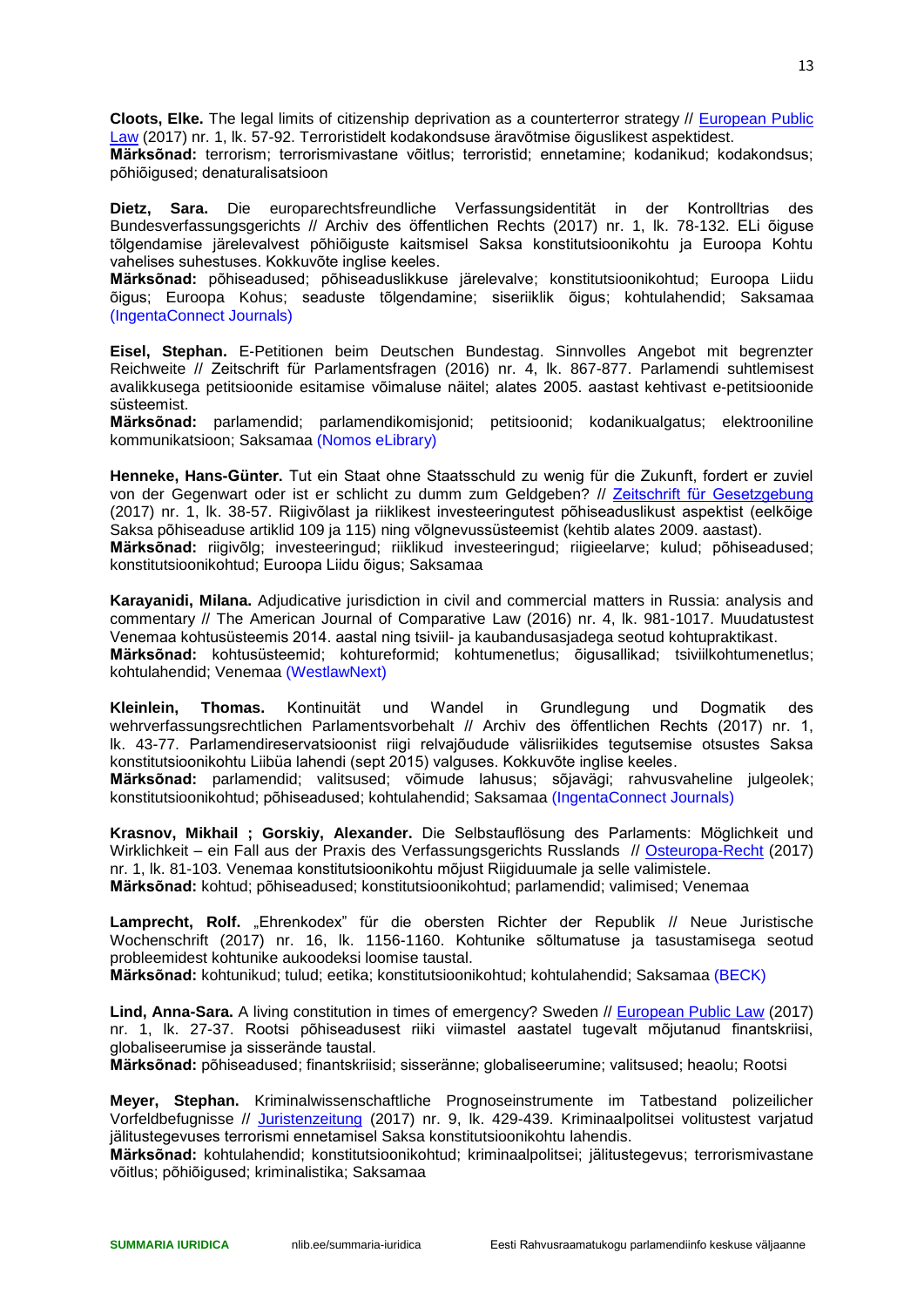**Morlok, Martin.** Kein Geld für verfassungsfeindliche Parteien? // Zeitschrift für Rechtspolitik (2017) nr. 3, lk. 66-69. Parteide riiklikust rahastamisest ja arutelust põhiseaduse muutmiseks, et sätestada piirangud paremäärmuslike parteide tegevusele; Saksa konstitutsioonikohtu lahendist (17.01.2017). **Märksõnad:** parteid; finantseerimine; piirangud; põhiseadused; konstitutsioonikohtud; kohtulahendid; paremäärmuslus; Saksamaa (BECK)

**Murkens, Jo Eric Khushal.** The blunders of Brexit: economics, sovereignty, and the Constitution // [Zeitschrift für Gesetzgebung](http://www.ester.ee/record=b1438633*est) (2017) nr. 1, lk. 1-17. Brexitist Suurbritannia sisepoliitika ja õiguse vaates: iseseisvumise majanduslik mõju ning suhted Šotimaa, Walesi ja Põhja-Iirimaaga.

**Märksõnad:** põhiseadused; iseseisvus (pol.); majandussuhted; sisepoliitika; siseriiklik õigus; võimupoliitika; Euroopa Liit; Suurbritannia; Šotimaa; Wales; Põhja-Iirimaa

**Möllers, Christoph.** Von der Kernbereichsgarantie zur exekutiven Notstandsprärogative: zum BND-Selektoren-Beschluss des BVerfG // [Juristenzeitung](http://www.ester.ee/record=b1201037*est) (2017) nr. 6, lk. 271-278. Riigisaladusest ja tõendamisest parlamendi uurimiskomisjonide tegevuses Saksa ja Ameerika luureteenistuste koostöö uurimise näitel; Saksa konstitutsioonikohtu lahendist 13.10.2016. Vt. ka lk. 302-313.

**Märksõnad:** parlamendid; parlamendikomisjonid; tõendamine (jur.); riigisaladused; luureteenistused; põhiseadused; konstitutsioonikohtud; kohtulahendid; Saksamaa

**Neumeier, Christian ; Waldhoff, Christian.** Die Rückforderung zweckwidrig verwendeter Fraktionsmittel im System des Parlamentsrechts // Zeitschrift für Parlamentsfragen (2017) nr. 1, lk. 163-185. Fraktsioonide rahastamisest ja selle kontrollist Saksa parlamendis.

**Märksõnad:** parlamendid; parlamendifraktsioonid; parteid; finantseerimine; järelevalve; finantskontroll; seaduste tõlgendamine; Saksamaa (Nomos eLibrary)

**Rusteberg, Benjamin.** Die Gewährleistung einer funktionsgerechten und organadäquaten Aufgabenwahrnehmung als Schranke der parlamentarischen Untersuchungsrechts // [Die Öffentliche](http://www.ester.ee/record=b1199986*est)  [Verwaltung](http://www.ester.ee/record=b1199986*est) (2017) nr. 8, lk. 319-325. Parlamendi uurimiskomisjoni infonõuete ja tegevuse piiridest ning koostööst valitsusega Saksa konstitutsioonikohtu nn NSA-lahendi (13.10.2016) põhjal.

**Märksõnad:** parlamendid; parlamendikomisjonid; uurimine (jur.); valitsused; konfidentsiaalne info; koostöö; luureteenistused; konstitutsioonikohtud; kohtulahendid; Saksamaa

**Schmahl, Stefanie ; Waldhoff, Christian.** Ist die Anrechnung von Altersrenten gemäß § 29 AbgG auf die Entschädigung von Abgeordneten verfassungskonform? // Zeitschrift für Parlamentsfragen (2017) nr. 1, lk. 163-185. Parlamendiliikmete vanaduspensioni arvestamisest üldise pensionikindlustuse ja parlamendiliikmete hüvitiste regulatsioonides.

**Märksõnad:** parlamendid; parlamendiliikmed; pensionid; pensionikindlustus; vanaduspension; seaduste tõlgendamine; põhiseaduslikkuse järelevalve; Saksamaa (Nomos eLibrary)

**Steinbach, Armin.** Social Bots im Wahlkampf // Zeitschrift für Rechtspolitik (2017) nr. 4, lk. 101-105. Tõeste valimistulemuste saavutamise probleemidest infoga manipuleerimise, valeuudiste ja automaatseid sõnumeid genereerivate arvutiprogrammide (*social bot*) kasutamise valguses.

**Märksõnad:** valimised; põhiseadused; sotsiaalmeedia; Internet; valeuudised; info; valimisvõitlus; Saksamaa (BECK)

**Sturm, Roland.** Brexit – das Vereinigte Königreich im Ausnahmezustand? // Zeitschrift für Parlamentsfragen (2016) nr. 4, lk. 878-892. Suurbritannia EList lahkumise mõjust riigi sisepoliitikale, parteisüsteemile ja suhetele ELiga.

**Märksõnad:** parlamendid; parteid; valitsused; sisepoliitika; koostöö; referendumid; Euroopa Liit; Suurbritannia (Nomos eLibrary)

**Uhle, Arnd.** Das Parteiverbot gem. Art. 21 II GG // Neue Zeitschrift für Verwaltungsrecht (2017) nr. 9, lk. 583-590. Parteide tegevuse keelustamisest või piiramisest põhiseaduse artikli 21 tähenduses; Saksa konstitutsioonikohtu 17.01.2017 lahendist ja selle õiguslikest tagajärgedest. Samal teemal ka artikkel lk. 590-597.

**Märksõnad:** parteid; paremäärmuslus; piirangud; seaduste tõlgendamine; konstitutsioonikohtud; kohtulahendid; põhiseadused; Saksamaa (BECK)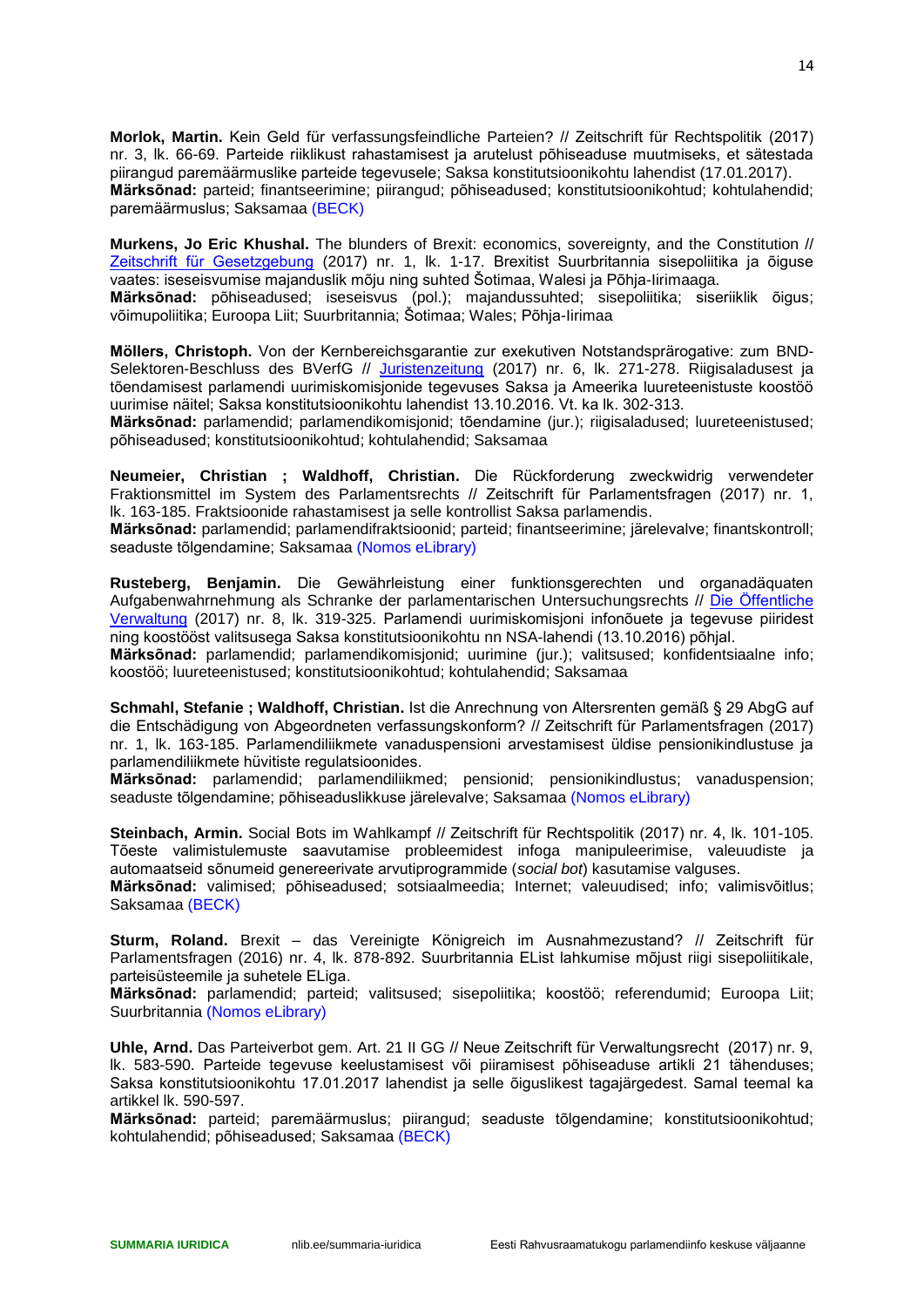## **HALDUSÕIGUS**

<span id="page-14-0"></span>**Armbrüster, Christian.** Automatisiertes Fahren – Paradigmenwechsel im Straßenverkehrsrecht? // Zeitschrift für Rechtspolitik (2017) nr. 3, lk. 83-86. Liiklusseaduse muutmise eelnõust, milles sätestatakse sõidukijuhi ja tootja vastutus isesõitva auto kasutamisel.

**Märksõnad:** liiklus; liiklusvahendid; liiklusohutus; autod; automaatika; autojuhid; autotööstus; vastutus; liikluseeskirjad; Saksamaa (BECK)

**Derkatsch, Taras.** Softwarelokalisierung in Russland: Teilnahme ausländischer Softwarehersteller an öffentlichen Ausschreibungen // Wirtschaft und Recht in Osteuropa (2017) nr. 4, lk. 97-100. Piirangutest välismaistele tarkvaratootjatele riigiasutuste ja kohalike omavalitsustega seotud riigihangetes osalemisel.

**Märksõnad:** riigihanked; tarkvaraarendus; välisettevõtted; tarkvara; Venemaa (BECK)

**Eifert, Martin.** Rechenschaftspflichten für soziale Netzwerke und Suchmaschinen // Neue Juristische Wochenschrift (2017) nr. 20, lk. 1450-1454. Digitaalse kommunikatsiooniruumi reguleerimise seaduse eelnõust.

**Märksõnad:** elektrooniline kommunikatsioon; sotsiaalmeedia; Internet; võrgusuhtlus; privaatsus; otsingumootorid; Interneti-teenused; aruandlus; vastutus; Saksamaa (BECK)

**Greve, Holger.** Das neue Bundesdatenschutzgesetz // Neue Zeitschrift für Verwaltungsrecht (2017) nr. 11, lk. 737-744. Mais 2018 jõustuva ELi andmekaitse ülddirektiivi ülevõtmisega seotud Saksa uuest andmekaitseseadusest.

**Märksõnad:** andmekaitse; andmeedastus; põhiõigused; siseriiklik õigus; Euroopa Liidu õigus; seaduste kooskõlastamine; Saksamaa (BECK)

**Guckelberger, Annette.** Informationszugang zu Telefonlisten von Behörden // Neue Juristische Wochenschrift (2017) nr. 17, lk. 1210-1212. Ametkondlikule infole juurdepääsust ja asutuste kontakttelefonide avalikustamisest.

**Märksõnad:** avalik teenistus; ametid (riigiasutused); juurdepääs infole; kohtulahendid; Saksamaa (BECK)

**Guggenberger, Nikolaus.** Das Netzwerkdurchsetzungsgesetz – schön gedacht, schlecht gemacht // Zeitschrift für Rechtspolitik (2017) nr. 4, lk. 98-101. Ülevaade seadusemuudatustest vihakuritegevuse ja valeuudiste sotsiaalvõrgustikes levimise piiramiseks.

**Märksõnad:** Internet; sotsiaalmeedia; võrgusuhtlus; valeuudised; vihakuriteod; vaenu õhutamine; info; vastutus; Saksamaa (BECK)

**Hautamäki, Tarja.** Yksityisen turvallisuusalan valvonta kaipaa täsmentämistä // [Lakimies](http://www.ester.ee/record=b1201160*est) (2017) nr. 2, lk. 230-235. Eraturvafirmade ja -turvateenuste kasutamise kasvust; turvateenistuste tegevuse reguleerimisest Soomes.

**Märksõnad:** turvateenused; turvateenistused; järelevalve; julgeolek; põhiõigused; Soome

**Hoffmann-Riem, Wolfgang.** Verhaltenssteuerung durch Algorithmen – eine Herausforderung für das Recht // Archiv des öffentlichen Rechts (2017) nr. 1, lk. 1-42. Algoritmidest kui tehnilistest reeglitest käitumise mõjutamiseks õiguslikust aspektist. Kokkuvõte inglise keeles.

**Märksõnad:** elektrooniline kommunikatsioon; infotehnoloogia; suurandmed; algoritmid; arvutisüsteemid; teenused; käitumine; andmekaitse; õigusnormid (IngentaConnect Journals)

**Linke, Benjamin.** Auftragsänderungen im Vergaberecht // Neue Zeitschrift für Verwaltungsrecht (2017) nr. 8, lk. 510-516. Tellimuse muutmise võimalustest riigihankelepingutes; konkurentsipiirangute vastase seaduse (GWB) § 132 tõlgendamisest ja Euroopa Kohtu praktikast.

**Märksõnad:** riigihanked; lepingud; konkurents (maj.); piirangud; seaduste tõlgendamine; Euroopa Kohus; kohtulahendid; Saksamaa (BECK)

**Martini, Mario ; Nink, David.** Wenn Maschinen entscheiden… – vollautomatisierte Verwaltungsverfahren und der Persönlichkeitsschutz // Neue Zeitschrift für Verwaltungsrecht (2017) nr. 10, lk. 681-682. Haldusmenetluse automatiseerimisega seotud probleemidest (nt algoritmide riiklik kontroll jm). [TÄISTEKST](http://rsw.beck.de/rsw/upload/NVwZ/NVwZ-Extra_2017_10.pdf) ainult elektroonilises versioonis.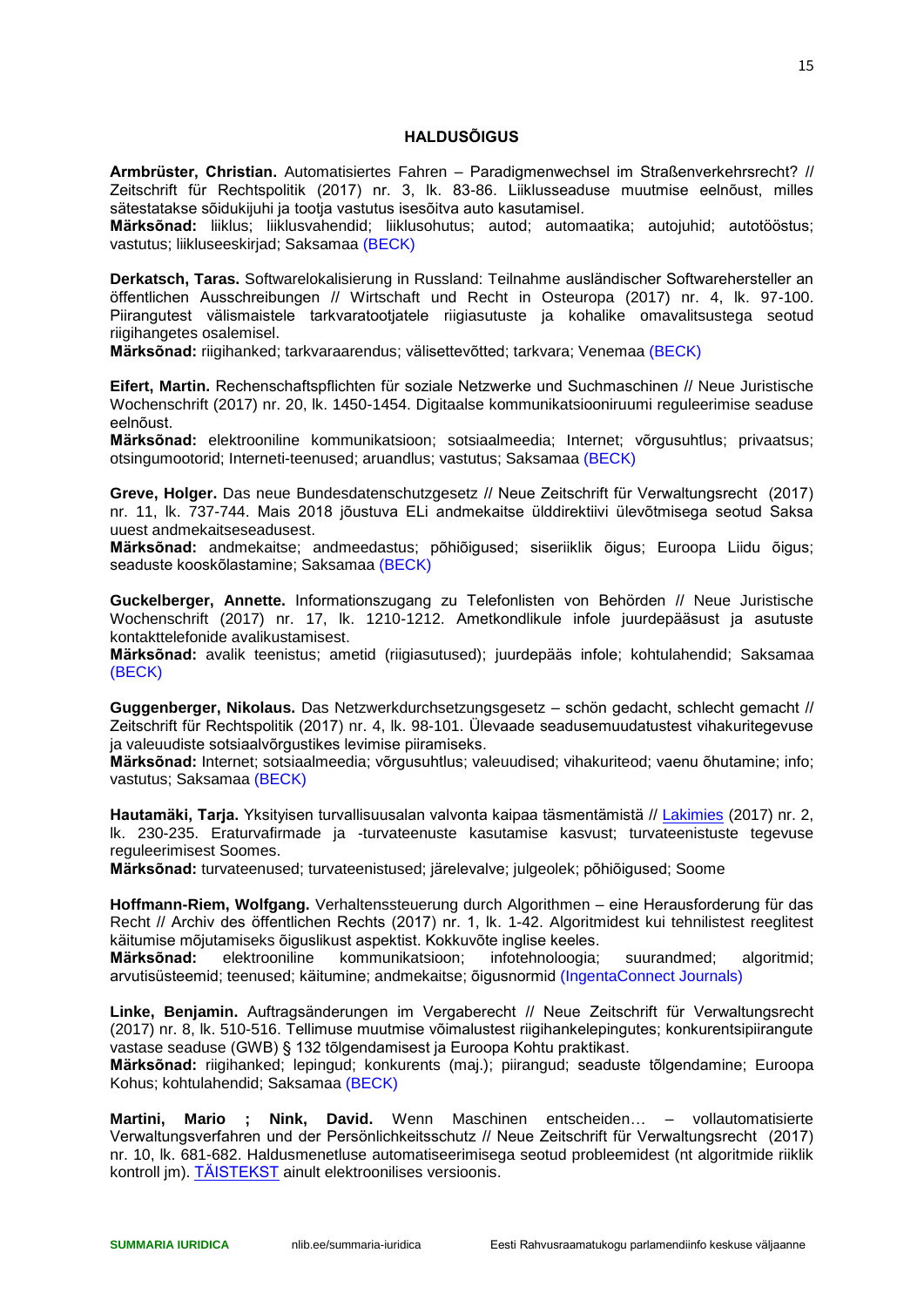**Märksõnad:** avalik haldus; haldusmenetlus; infotehnoloogia; andmekaitse; Saksamaa (BECK)

**Mäkinen, Eija.** Controlling Nordic municipalities // [European Public Law](http://www.ester.ee/record=b1436634*est) (2017) nr. 1, lk. 123-145. Kohalike omavalitsuste tegevuse kontrollist ja selle mudelitest Põhjamaades ning Euroopa kohaliku omavalitsuse harta mõjust.

**Märksõnad:** kohalikud omavalitsused; linnavalitsused; kodanikud; kontroll; poliitika; võrdlev analüüs; Põhjamaad; Soome; Rootsi; Norra; Taani; Euroopa kohaliku omavalitsuse harta (1985)

**Myers, Lauren.** A picture is worth a thousand material-connection disclosures: endorsers, Instagram, and the Federal Trade Commission's endorsement guides // Duke Law Journal (2017) nr. 6, lk. 1371-1405. Mõistest "kaubanduslik kõne", Instagramist kui visuaalturundusvahendist ning sotsiaalmeedias levitatava reklaami reguleerimisest Föderaalse Kaubanduskomisjoni (FTC) suunistes põhiseaduse esimese paranduse taustal.

**Märksõnad:** reklaam; sotsiaalmeedia; Instagram (veebisait); äriturundus; sõnavabadus; põhiõigused; põhiseadused; kohtulahendid; Ameerika Ühendriigid (Academic Search Complete EBSCO)

**Paal, Boris P. ; Hennemann, Moritz.** Meinungsvielfalt im Internet // Zeitschrift für Rechtspolitik (2017) nr. 3, lk. 76-79. Arvamuste ja hinnangute kujundamisest Internetis (algoritmid, suhtlusvõrgustikud, valeuudised jms) ning vajadusest luua regulatsioon vaba arvamuse kaitsmiseks.

**Märksõnad:** meedia; Internet; infohaldus; sotsiaalmeedia; desinformatsioon; otsingumootorid; andmekaitse; Saksamaa (BECK)

**Quapp, Ulrike.** Zur Zukunft der Studiengangsakkreditierung im Licht der aktuellen Entscheidung des Bundesverfassungsgerichts // [Die Öffentliche Verwaltung](http://www.ester.ee/record=b1199986*est) (2017) nr. 7, lk. 271-281. Kvaliteedi tagamisest kõrghariduses, õppekavade akrediteerimisest ja põhiseaduse artiklite 5, 12 ja 20 tõlgendamisest Saksa konstitutsioonikohtu lahendi (17.02.2016) valguses.

**Märksõnad:** kõrgharidus; kvaliteet; õppekavad; akrediteerimine; vastavushindamine; põhiseadused; konstitutsioonikohtud; kohtulahendid; Saksamaa

**Rux, Johannes.** Schulische Inklusion // [Die Öffentliche Verwaltung](http://www.ester.ee/record=b1199986*est) (2017) nr. 8, lk. 309-319. Puuetega ja tavaõpilaste koos õpetamise võimalikkusest (nt eksamite individualiseerimine, erinevate asutuste tõhus koostöö jms); puuetega inimeste õiguste konventsiooni ja Saksa põhiseaduse tõlgendamisest.

**Märksõnad:** haridus; puuetega inimesed; kaasamine; koostöö; ametid (riigiasutused); kohalikud omavalitsused; põhiseadused; puuetega inimeste õiguste konventsioon (2006); Saksamaa

**Wagner, Johannes.** Ausschreibung von sozialen Dienstleistungen – wird durch das neue Vergaberecht alles anders? // [Zeitschrift für Gesetzgebung](http://www.ester.ee/record=b1438633*est) (2017) nr. 1, lk. 58-69. Sotsiaalteenuste riigihangete uuest regulatsioonist teoorias ja kohtupraktikas; ELi direktiividest [2014/24/EL](http://eur-lex.europa.eu/legal-content/ET/TXT/PDF/?uri=CELEX:32014L0024&from=ET) ja [2014/23/EL.](http://eur-lex.europa.eu/legal-content/ET/TXT/PDF/?uri=CELEX:32014L0023&from=ET)

**Märksõnad:** riigihanked; sotsiaalteenused; tugiteenused; avalikud teenused; seaduste tõlgendamine; kohtulahendid; Euroopa Liidu õigus; Saksamaa

## **MEDITSIINIÕIGUS**

<span id="page-15-0"></span>**Berki, Gabriella.** Lightning or lightning bug: the role of the language gap and the access to proper information on entitlements in cross-border patient mobility // [European Journal of Health Law](http://www.ester.ee/record=b1181900*est) (2017) nr. 1, lk. 1-23. Õigusest piiriülesele arstiabile, keelebarjäärist ja juurepääsust infole seoses patsientide vaba liikumisega ELis; direktiivist [2011/24/EL](http://eur-lex.europa.eu/legal-content/ET/TXT/PDF/?uri=CELEX:32011L0024&from=ET) ja arengutest.

**Märksõnad:** Euroopa Liit; piiriülene arstiabi; ravi; patsiendid; patsiendi õigused; keeleoskus; juurdepääs infole; paindlikkus; Euroopa Liidu õigus

**Donelly, Mary.** Developing a legal framework for advance healthcare planning: comparing England & Wales and Ireland // [European Journal of Health Law](http://www.ester.ee/record=b1181900*est) (2017) nr. 1, lk. 67-84. Tervishoiuteenuste planeerimise ja arendamise regulatsioonist Inglismaal, Walesis ja Iirimaal.

**Märksõnad:** tervishoid; tervishoiuteenused; õigusloome; patsiendid; võrdlev analüüs; Inglismaa; Wales; Iirimaa

**Duguet, Anne-Marie ; Boyer-Beviere, Benedicte.** Preimplantation genetic diagnosis: the situation in France and in other European countries // [European Journal of Health Law](http://www.ester.ee/record=b1181900*est) (2017) nr. 2, lk. 160-174.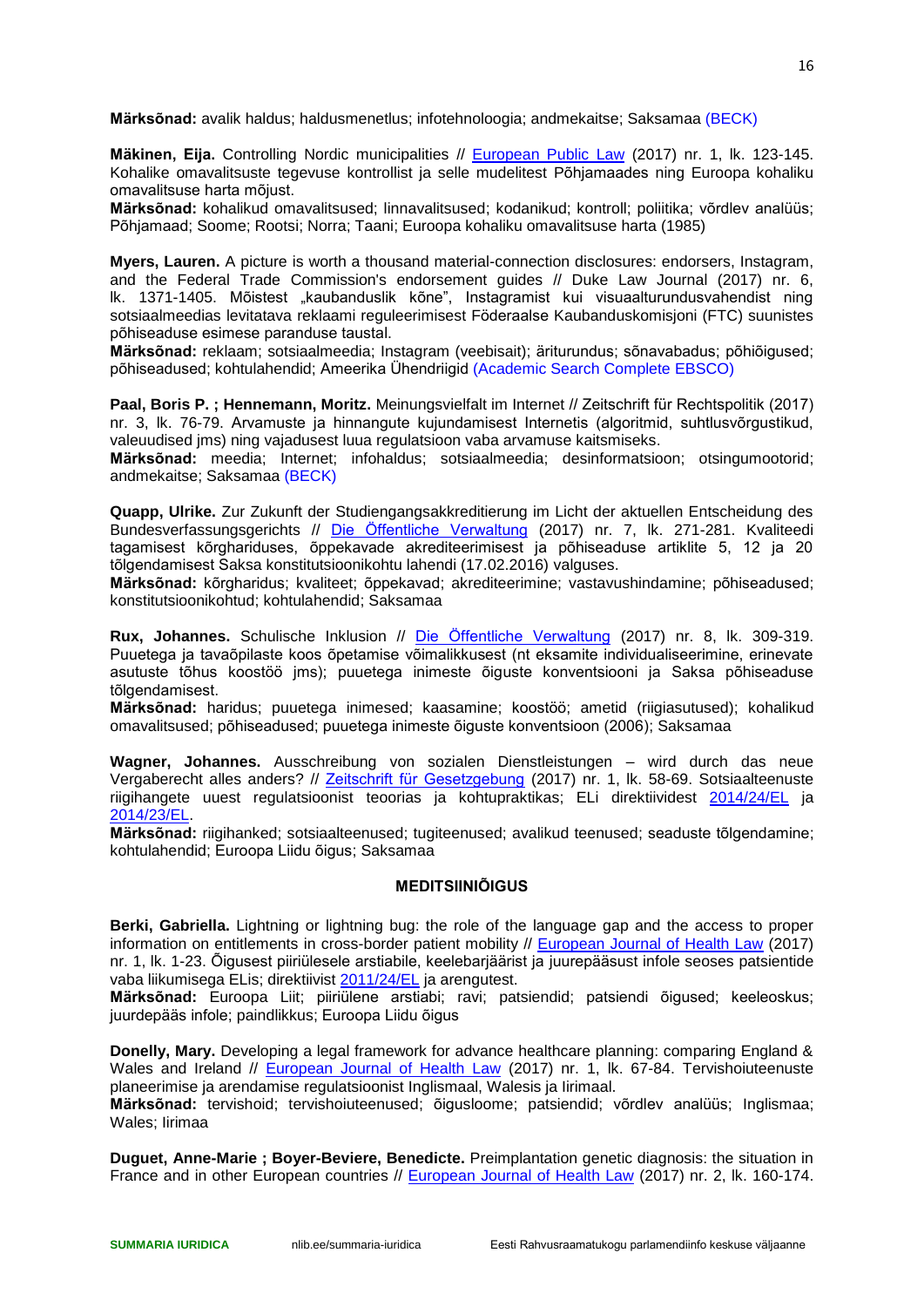Embrüo siirdamiseelse ja sünnituseelse geneetiliste haiguste diagnostika õiguslikest erinevustest Prantsusmaal ja teistes Euroopa riikides ning Euroopa Inimõiguste Kohtu praktikast.

**Märksõnad:** loode; embrüosiirdamine; geneetika; geenid; geenitehnoloogia; rasedus; uuringud; geneetiline informatsioon; õiguslikud aspektid; Prantsusmaa; Euroopa; Euroopa Inimõiguste Kohus; kohtulahendid

**Hanefeld, Johanna.** Understanding and measuring quality of care: dealing with complexity // Bulletin of the World Health Organization (2017) nr. 5, lk. 368-371. Kvaliteedist ja selle hindamisest tervishoiuteenuste osutamisel; patsentide õiguste kaitsest.

**Märksõnad:** kvaliteet; rahulolu; tervishoid; tervishoiukorraldus; tervishoiuteenused; tervishoiuteenuste kättesaadavus; patsiendid; patsiendi õiguste kaitse [\(TÄISTEKST\)](http://www.who.int/bulletin/volumes/95/5/en/)

**Maddox, Neil.** Property, control and separated human biomaterials // [European Journal of Health Law](http://www.ester.ee/record=b1181900*est) (2017) nr. 1, lk. 24-45. Inimese biomaterjalist kui omandist ja selle kasutamise kontrollist Suurbritannia, Austraalia ja Ameerika Ühendriikide praktika näitel; inimõiguste ja biomeditsiini konventsiooni artikli 22 tõlgendamisest.

**Märksõnad:** biomeditsiin; biomaterjalid; kontroll; koed; omand; omandiõigus; inimõigused; Suurbritannia; Austraalia; Ameerika Ühendriigid; rahvusvahelised lepingud

**Nieminen, Liisa.** Eutanasia oikeudellisena kysymyksenä // [Haaste](http://www.ester.ee/record=b1530217*est) (2017) nr. 2, lk. 18-19. Soome parlamendile esitatud kodanikualgatusest seadustada eutanaasia (vt [KAA 2/2017 vp\)](https://www.eduskunta.fi/FI/vaski/EduskuntaAloite/Documents/KAA_2+2017.pdf). **Märksõnad:** eutanaasia; suitsiidid; arstid; patsiendid; Soome

**Paor, Aisling de.** Genetic discrimination: a case for a [European](http://www.ester.ee/record=b1181900*est) legislative response? // European [Journal of Health Law](http://www.ester.ee/record=b1181900*est) (2017) nr. 2, lk. 135-159. Geneetilisest diskrimineerimisest ja geneetilise infoga seotud regulatsioonist ELis; Ameerika Ühendriikide vastavast seadusest.

**Märksõnad:** geneetiline informatsioon; terviseandmed; geneetika; geenid; geenitehnoloogia; diskrimineerimine; inimõigused; puuetega inimesed; Euroopa Liidu õigus; Ameerika Ühendriigid

Salsberg, Corey. What lies beneath: the unsung story of biopharmaceutical innovation // WIPO Magazine (2017) nr. 2, lk. 2-7. Innovatsioonist ravimitööstuses ning intellektuaalse omandi ja patentide osast selles.

**Märksõnad:** patendid; intellektuaalne omand; ravimid; ravimitööstus; innovatsioonid; Ülemaailmne Intellektuaalse Omandi Organisatsioon (WIPO); antibiootikumid; vaktsiinid; valuvaigistid; teadus- ja arendustegevus [\(TÄISTEKST\)](http://www.wipo.int/export/sites/www/wipo_magazine/en/pdf/2017/wipo_pub_121_2017_02.pdf)

**Stirton, Ruth.** The Health and Social Care Act 2008 (regulated activities) regulations 2014: a litany of fundamental flaws? // The Modern Law Review (2017) nr. 2, lk. 299-324. Tervisekaitse ja sotsiaalhoolekande 2014. aasta regulatsioonist, mõjudest ja probleemidest Inglismaal ja Walesis. **Märksõnad:** tervishoid; tervishoiureformid; sotsiaalhoolekanne; teenused; Inglismaa; Wales (Wiley Online Library)

**Zuck, Rüdiger.** Gesetzlicher Masern-Impfzwang // Zeitschrift für Rechtspolitik (2017) nr. 4, lk. 118-121. Leetrite vastu vaktsineerimise kohustuslikuks muutmise õiguslikest aspektidest.

**Märksõnad:** immuniseerimine; leetrid; viirushaigused; nakkushaigused; vastutus; põhiseadused; Saksamaa (BECK)

## **RAHVUSVAHELINE ÕIGUS**

<span id="page-16-0"></span>**Elliott, Edward.** Patents for Humanity: improving lives across the globe // WIPO Magazine (2017) nr. 2, lk. 15-19. Ameerika Ühendriikide innovatsiooni ja uute tehnoloogiate rakendamise tunnustamise programmist "Patents for Humanity" ning kolmest auhinnatud algatusest.

**Märksõnad:** patendid; kaubamärgid; innovatsioonid; tehnoloogilised uuendused; programmid; Ameerika Ühendriigid; autasud; intellektuaalne omand; ravimitööstus; vitamiinid; põllumajandustooted; teadus- ja arendustegevus [\(TÄISTEKST\)](http://www.wipo.int/export/sites/www/wipo_magazine/en/pdf/2017/wipo_pub_121_2017_02.pdf)

**McCall-Smith, Kasey.** United Nations Standard Minimum Rules for the Treatment of Prisoners // International Legal Materials (2016) nr. 6, lk. 1180-1205. ÜRO Peaassambleel 17. detsembril 2015 vastu võetud kinnipeetavate kohtlemise standardsetest miinimumnõuetest.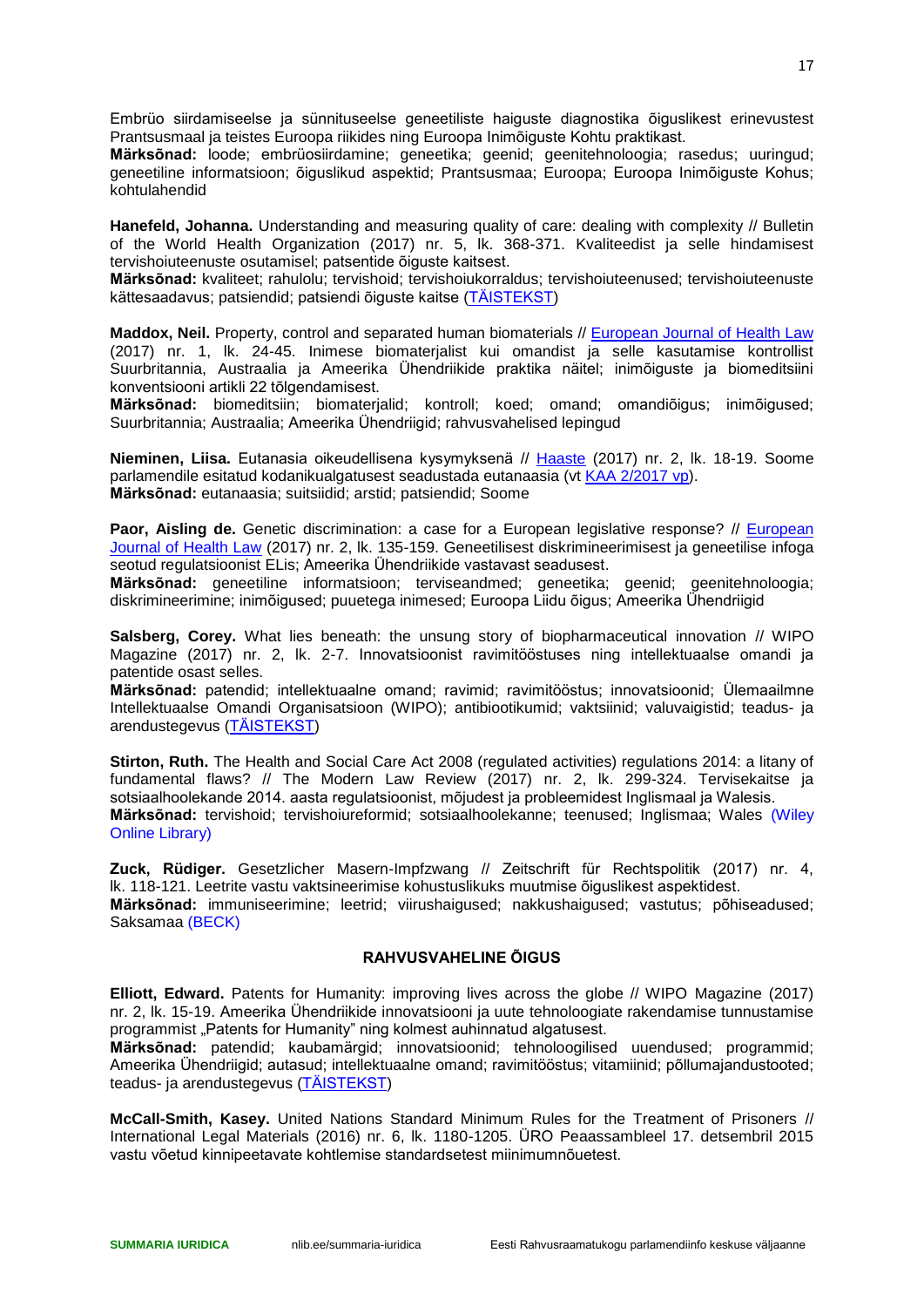**Märksõnad:** Ühinenud Rahvaste Organisatsioon (ÜRO); vangid; vanglad; rahvusvaheline koostöö; piinamine; tervishoid; inimõigused; distsipliin; eeskirjad (täistekst RRi arvutivõrgus)

**Perova, Natalia.** Disentangling 'effective control' test for the purpose of attribution of the conduct of UN peacekeepers to the states and the United Nations // Nordic Journal of International Law (2017) nr. 1, lk. 30-67. Riikide ja rahvusvaheliste organisatsioonide vastutusest ÜRO rahuvalvajate käitumise ja selle kontrollimise eest.

**Märksõnad:** Ühinenud Rahvaste Organisatsioon (ÜRO); rahukaitseväed; käitumine; vastutus; riigivastutus; kuriteod; kontrollipoliitika; rahvusvaheline koostöö (Brill Online Journals)

**Spijkerboer, Thomas.** Wasted lives. Borders and the right to life of people crossing them // Nordic Journal of International Law (2017) nr. 1, lk. 1-29. Riigipiiride kaitsest ja riikide kohustusest kaitsta õigust elule lennunduses, merenduses ja seoses pagulaste ebaseadusliku riiki toimetamisega.

**Märksõnad:** riigipiirid; pagulased; reisijad; ränne (demogr.); salakaubandus; reisijatevedu; meretransport; õhutransport; põhiõigused; rahvusvahelised lepingud (Brill Online Journals)

#### **Inimõigused**

<span id="page-17-0"></span>**Davies, Bill.** Integrity or openness? Reassessing the history of the CJEU's human rights jurisprudence // The American Journal of Comparative Law (2016) nr. 4, lk. 801-814. Inimõiguste ja põhivabaduste kaitse konventsiooni tõlgendamisest Euroopa Kohtu praktikas arvamuse 2/13 taustal (ELi ühinemine konventsiooniga).

**Märksõnad:** Euroopa Liit; Euroopa Kohus; inimõiguste ja põhivabaduste kaitse konventsioon (1950); rahvusvahelised lepingud; seaduste tõlgendamine; siseriiklik õigus; kohtulahendid (WestlawNext)

**Kagiaros, Dimitrios.** Bédat v. Switzerland (EurCtHR) // International Legal Materials (2016) nr. 6, lk. 1125-1156. Tasakaalust sõnavabaduse ja õiguse privaatsusele vahel; ajakirjanike sõnavabaduse piiramisest Euroopa Inimõiguste Kohtu Bédat *vs.* Šveits lahendis.

**Märksõnad:** sõnavabadus; ajakirjandus; privaatsus; kriminaalmenetlus; Euroopa Inimõiguste Kohus; süütuse presumptsioon; kohtulahendid; ajakirjanikud; konfidentsiaalne info; Šveits (täistekst RRi arvutivõrgus)

**Lee, Chelsea ; Ostergard, Robert L. Jr.** Measuring discrimination against LGBTQ people: a cross-national analysis // [Human Rights Quarterly](http://www.ester.ee/record=b1182199*est) (2017) nr. 1, lk. 37-72. Seksuaalvähemuste diskrimineerimise uuringust erinevates riikides (175 riiki) homoseksuaalsuse kriminaliseerimise, õiguste piiramise ja sallivuse aspektist.

**Märksõnad:** seksuaalvähemused; diskrimineerimine; homoseksuaalsus; karistused; põhiõigused; sallivus; hoiakud; lesbid; geid; uuringud

**Lenaerts, Koen ; Gutman, Kathleen.** The comparative law method and the European Court of Justice: echoes across the Atlantic // The American Journal of Comparative Law (2016) nr. 4, lk. 841-864. Võrdleva õiguse meetodi kasutamisest Euroopa Kohtu ja Ameerika Ühendriikide ülemkohtu põhiõiguste kaitsega seotud praktikas.

**Märksõnad:** õigusemõistmine; põhiõigused; samasooliste partnerlus; diskrimineerimine; Euroopa Liidu õigus; rahvusvahelised lepingud; Euroopa Kohus; seaduste tõlgendamine; siseriiklik õigus; kohtulahendid; võrdlev õigusteadus; Ameerika Ühendriigid (WestlawNext)

#### **Euroopa Liidu õigus**

<span id="page-17-1"></span>**Alberti, Jacopo.** New developments in the EU system of judicial protection: the creation of the unified Patent Court and its future relations with the CJEU // Maastricht Journal of European and Comparative Law (2017) nr. 1, lk. 6-24. Ühtse patendikohtu loomisest ja kohast ELi kohtusüsteemis.

**Märksõnad:** Euroopa Liit; kohtusüsteemid; intellektuaalne omand; patendid; kohtud; õigusemõistmine; liikmesriigid (SAGE Complete)

**Andreangeli, Arianna.** The consequences of Brexit for competition litigation: an end to a "success story"? // European Competition Law Review (2017) nr. 5, lk. 228-236. Konkurentsireeglite rikkumisega seotud vaidluste lahendamisest Suurbritannia EList lahkumise järel.

**Märksõnad:** konkurentsiõigus; konkurents (maj.); tehingud; kahju hüvitamine; vaidluste lahendamine; kohtulahendid; siseriiklik õigus; Suurbritannia (WestlawNext)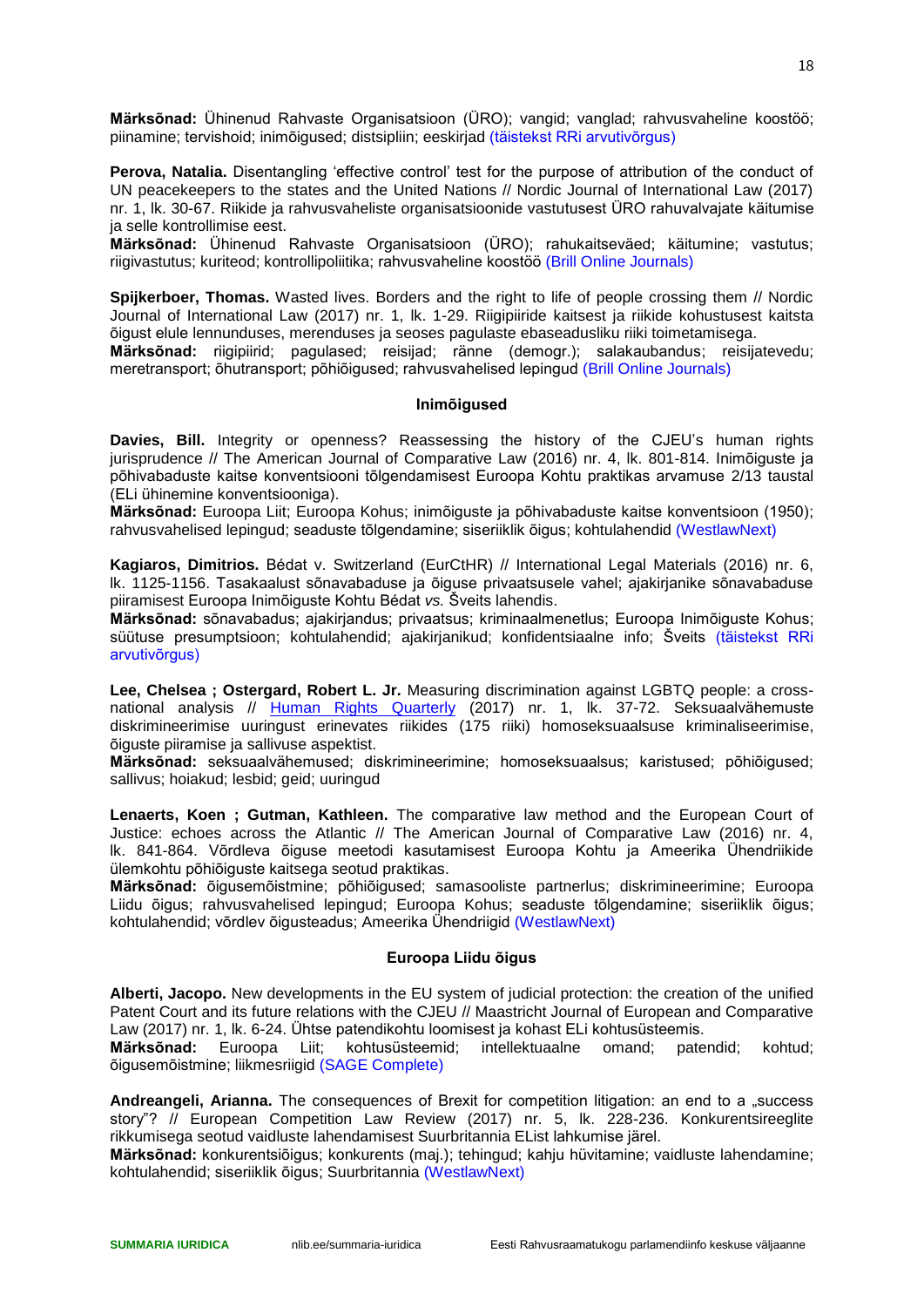**Beckers, Anna.** The regulation of market communication and market behaviour: corporate social responsibility and the directives on unfair commercial practices and unfair contract terms // [Common](http://www.ester.ee/record=b1161661*est)  [Market Law Review](http://www.ester.ee/record=b1161661*est) (2017) nr. 2, lk. 475-516. Ettevõtete sotsiaalse vastutuse poliitika õiguslikust määratlemisest ELi õiguses tarbijakaitse direktiivide 2005/29/EÜ (ebaausad kaubandustavad ettevõtjate ja tarbijate vahel) ja 1993/13/EMÜ (ebaõiglased tingimused tarbijalepingutes) taustal. **Märksõnad:** tarbijakaitse; tarbijakaitseõigus; ettevõtted; sotsiaalne vastutus; kaubandussuhted; kõlvatu konkurents; käitumine; ärisuhtlus; kohtulahendid

**Bernatt, Maciej.** McWane and judicial review of Federal Trade Commission decisions: any inspirations for EU competition law? // European Competition Law Review (2017) nr. 6, lk. 288-294. Ameerika Ühendriikide Föderaalse Kaubanduskomisjoni (FTC) otsuste taasläbivaatamisest McWane'i kohtuasja näitel; võrdlus ELi süsteemiga.

**Märksõnad:** konkurentsiõigus; konkurents (maj.); kohtulahendid; vaidluste lahendamine; Euroopa Liidu õigus; võrdlev õigusteadus; Ameerika Ühendriigid (WestlawNext)

**Bokeloh, Arno.** Europarechtliche Probleme bei Verlust beamtenrechtlicher Versorgungsanwartschaften // [Die Öffentliche Verwaltung](http://www.ester.ee/record=b1199986*est) (2017) nr. 9, lk. 373-378. Töötajate vabast liikumisest ELis ja riigiametnike sotsiaalkaitsest (eelkõige pensionikindlustusest) erasektorisse või teise liikmesriiki tööle suundumisel Euroopa Kohtu lahendi C-187/15 põhjal.

**Märksõnad:** tööjõu vaba liikumine; riigiametnikud; pensionikindlustus; erasektor; siseriiklik õigus; Euroopa Kohus; kohtulahendid; Saksamaa

**Dethmers, Frances ; Blondeel, Jonathan.** EU enforcement policy on abuse of dominance: some statistics and facts // European Competition Law Review (2017) nr. 4, lk. 147-164. Turgu valitseva seisundi kuritarvitamisega seotud statistikast ja kohtupraktikast alates aastast 2000.

**Märksõnad:** konkurentsiõigus; konkurents (maj.); turg (süsteem); seaduste tõlgendamine; statistilised andmed; kohtulahendid (WestlawNext)

**Epiney, Astrid.** Die Rechtsprechung des EuGH im Jahr 2016 // Neue Zeitschrift für Verwaltungsrecht (2017) nr. 11, lk. 761-771. Euroopa Kohtu olulisematest lahenditest ja arengusuundadest ELi õiguses 2016. aastal.

**Märksõnad:** õigusloome; siseturg; rahvusvahelised suhted; põhiõigused; õiguskaitse; riigivastutus; riiklikud toetused; kohtulahendid; Euroopa Kohus (BECK)

**Froese, Judith.** Innere Tatsachen als Herausforderung für die Rechtsordnung // [Die Öffentliche](http://www.ester.ee/record=b1199986*est)  [Verwaltung](http://www.ester.ee/record=b1199986*est) (2017) nr. 6, lk. 228-236. Sisserändajate esitatud andmete tõepärasuse kontrollist; Euroopa Kohtu seisukohast varjupaigataotleja väidetud homoseksuaalsuse riikliku kontrollimise kohta. **Märksõnad:** Euroopa Liit; sisseränne; sisserändajad; isikuandmed; homoseksuaalsus; kontroll; põhiõigused; Euroopa Kohus; Saksamaa

**Graf, Friedrich.** Konsequenzen der RL 2015/634 – ein zaghafter erster Schritt zum Verbraucherschutz im Zeitalter der Digitalisierung // Europäische Zeitschrift für Wirtschaftsrecht (2017) nr. 10, lk. 373-381. Digitaalse sisu üleandmise lepingute direktiiviga seonduvatest aspektidest ja isikuandmete kaitse üldmääruse rakendamise probleemidest.

**Märksõnad:** lepinguõigus; isikuandmed; andmekaitse; elektroonilised dokumendid; lepingud; tarbijakaitse (BECK)

**Gömann, Merlin.** The new territorial scope of EU data protection law: deconstructing a revolutionary achievement // [Common Market Law Review](http://www.ester.ee/record=b1161661*est) (2017) nr. 2, lk. 567-590. ELi andmekaitse üldmäärusest (jõustub mais 2018) Euroopa Kohtu praktika ja ELi andmekaitseõiguse taustal.

**Märksõnad:** andmekaitse; õiguskindlus; seaduste tõlgendamine; kohtulahendid; Euroopa Kohus

**Hamenstadt, Kathrin.** The impact of the duration of lawful residence on the rights of European Union citizens and their third-country family members // Maastricht Journal of European and Comparative Law (2017) nr. 1, lk. 63-85. ELis elamise õiguspärasest kestvusest ja selle mõjust ELi kodanikele ning nende kolmandatest riikidest pärit perekonnaliikmetele; väljasaatmise vastase kaitsega, alalise elamisõigusega ja mitterahalistele toetustele juurdepääsuga seotud kohtupraktikast.

**Märksõnad:** Euroopa Liit; elamisload; toetused; perekonnad; sotsiaaltoetused; maalt väljasaatmine; diskrimineerimine; kohtulahendid (SAGE Complete)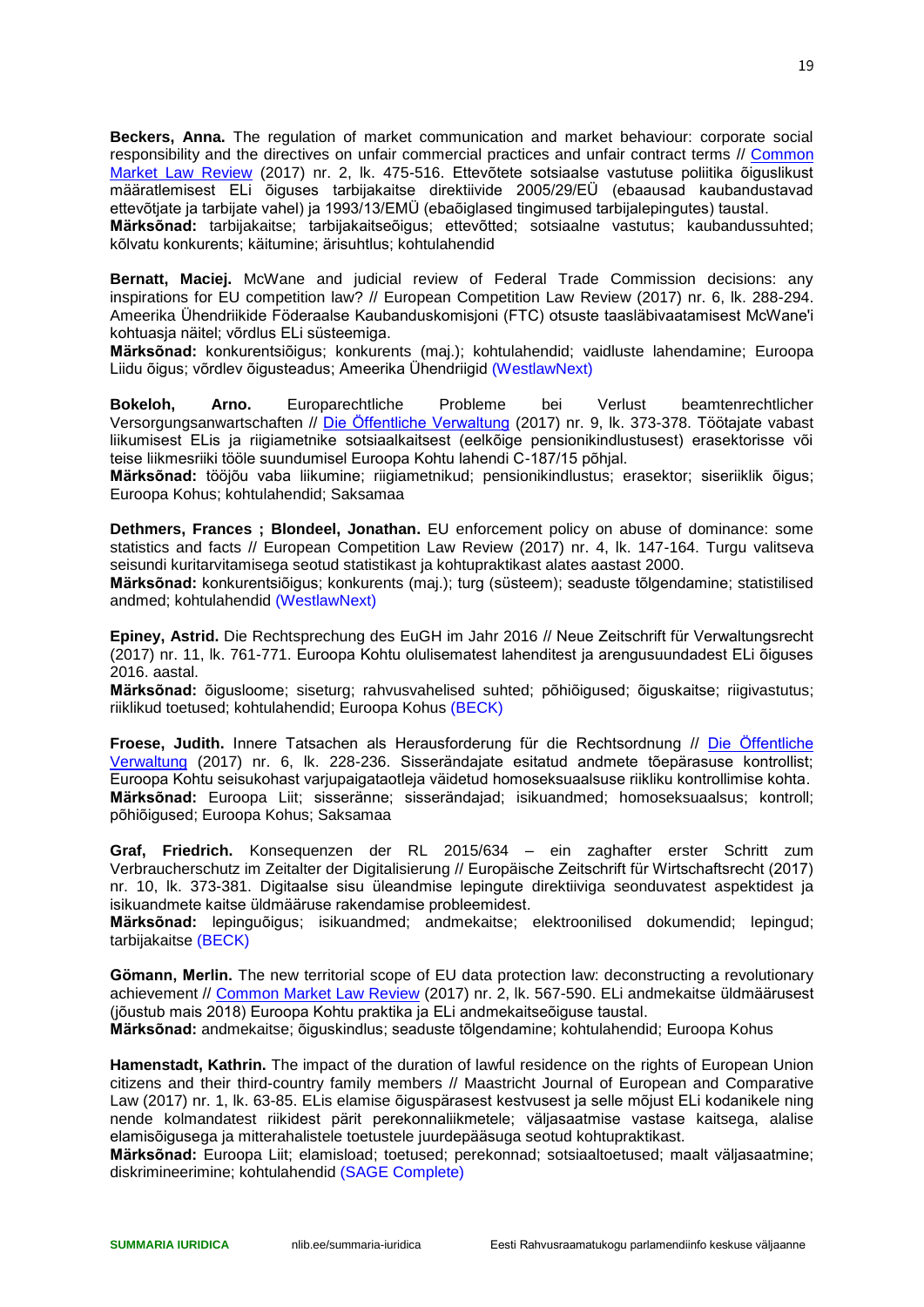**Kau, Marcel.** Die EU-Wirtschaftssanktionen gegen Russland im Licht der WTO-Regeln. Beitrag zur Anwendung und Interpretation von Artikel XXI GATT // Europäische Zeitschrift für Wirtschaftsrecht (2017) nr. 8, lk. 293-299. ELi majandussanktsioonidest Venemaa vastu üldise tolli- ja kaubanduskokkuleppe (GATT) artikli XXI (julgeolekuerandid) tähenduses.

**Märksõnad:** Euroopa Liit; Üldine Tolli- ja Kaubanduskokkulepe; Maailma Kaubandusorganisatsioon (WTO); majandussanktsioonid; julgeolek; Venemaa (BECK)

**Kaufhold, Ann-Katrin.** Die Europäische Bankenunion – vollendet unvollendet? // [Zeitschrift für](http://www.ester.ee/record=b1438633*est)  [Gesetzgebung](http://www.ester.ee/record=b1438633*est) (2017) nr. 1, lk. 18-37. Arengusuundadest Euroopa pangandusliidu loomisel: kolm aluspõhimõtet ja viis probleemkohta.

**Märksõnad:** finantskriisid; majanduskriisid; pangandus; pangad (maj.); järelevalve; finantsjärelevalve; finantsstabiilsus; Euroopa Liit

**Lenaerts, Koen ; Hartmann, Moritz.** Der europäische Rechtsprechungsverbund in der Wirtschaftsund Währungsunion // [Juristenzeitung](http://www.ester.ee/record=b1201037*est) (2017) nr. 7, lk. 321-332. Euroopa Kohtu praktikast majandusja rahaliidu küsimustes.

**Märksõnad:** Euroopa Kohus; kohtulahendid; majandus; koostöö; rahaliidud

**Lhernould, Jean-Philippe ; Palli, Barbara.** Posted workers remuneration: comparative study in nine EU countries and four sectors // Maastricht Journal of European and Comparative Law (2017) nr. 1, lk. 108-126. Palga alammäärast liikmesriikides ja lähetatud töötajate palga alammäärast ELi õiguses. **Märksõnad:** Euroopa Liit; tööõigus; lähetused; palk; uuringud; miinimumpalk; kollektiivlepingud (SAGE Complete)

**Moules, Richard.** Significant EU environmental cases: 2016 // Journal of Environmental Law (2017) nr. 1, lk. 177-188. Ülevaade ELi keskkonnaõigusega seotud olulisematest kohtuasjadest 2016. aastal. **Märksõnad:** keskkonnaõigus; keskkonnakaitse; kohtulahendid (Oxford University Press Journals)

**Nicola, Fernanda G.** National legal traditions at work in the jurisprudence of the Court of Justice of the European Union // The American Journal of Comparative Law (2016) nr. 4, lk. 865-889. Liikmesriikide õigustraditsioonide mõjust õigusemõistmisele Euroopa Liidu Kohtus.

**Märksõnad:** Euroopa Liit; Euroopa Liidu Kohus; õigusemõistmine; õigussüsteemid; kohtunikud; siseriiklik õigus; liikmesriigid; kohtulahendid; võrdlev õigusteadus (WestlawNext)

**Oliver, Peter ; Stothers, Christopher.** Intellectual property under the Charter: are the court's scales properly calibrated? // [Common Market Law Review](http://www.ester.ee/record=b1161661*est) (2017) nr. 2, lk. 517-566. Intellektuaalsest omandist ELi põhiõiguste harta tähenduses, õigusest omandile inimõiguste ja põhivabaduste kaitse konventsioonis; Euroopa Inimõiguste Kohtu ja Euroopa Kohtu praktikast.

**Märksõnad:** intellektuaalne omand; Interneti-teenused; põhiõigused; seaduste tõlgendamine; kohtulahendid; Euroopa Kohus; Euroopa Inimõiguste Kohus; Euroopa Liidu põhiõiguste harta (2004); inimõiguste ja põhivabaduste kaitse konventsioon (1950)

Prek, Miro ; Lefèvre, Silvère. The EU Courts as "national" courts: national law in the EU judicial process // [Common Market Law Review](http://www.ester.ee/record=b1161661*est) (2017) nr. 2, lk. 369-402. ELi õiguse ühtsest tõlgendamisest liikmesriikide kohtutes ning riigisisese õiguse osast ja staatusest Euroopa Kohtu praktikas; ELi toimimise lepingu tõlgendamisest.

**Märksõnad:** siseriiklik õigus; seaduste tõlgendamine; kohtulahendid; liikmesriigid; Euroopa Kohus; Euroopa Liidu toimimise leping (2007)

**Raitio, Juha ; Raulus, Helena.** The UK EU referendum and the move towards Brexit // Maastricht Journal of European and Comparative Law (2017) nr. 1, lk. 25-42. Brexitist, ELi ja Suurbritannia suhetest ning läbirääkimistest; ELi toimimise lepingu artiklist 50.

**Märksõnad:** Euroopa Liit; referendumid; devolutsioon; rahvusvahelised suhted; valitsused; Suurbritannia; Euroopa Liidu toimimise leping (2007) (SAGE Complete)

**Rodin, Siniša.** Constitutional relevance of foreign court decisions // The American Journal of Comparative Law (2016) nr. 4, lk. 815-840. Põhiseaduse ja rahvusvaheliste lepingute tõlgendamisest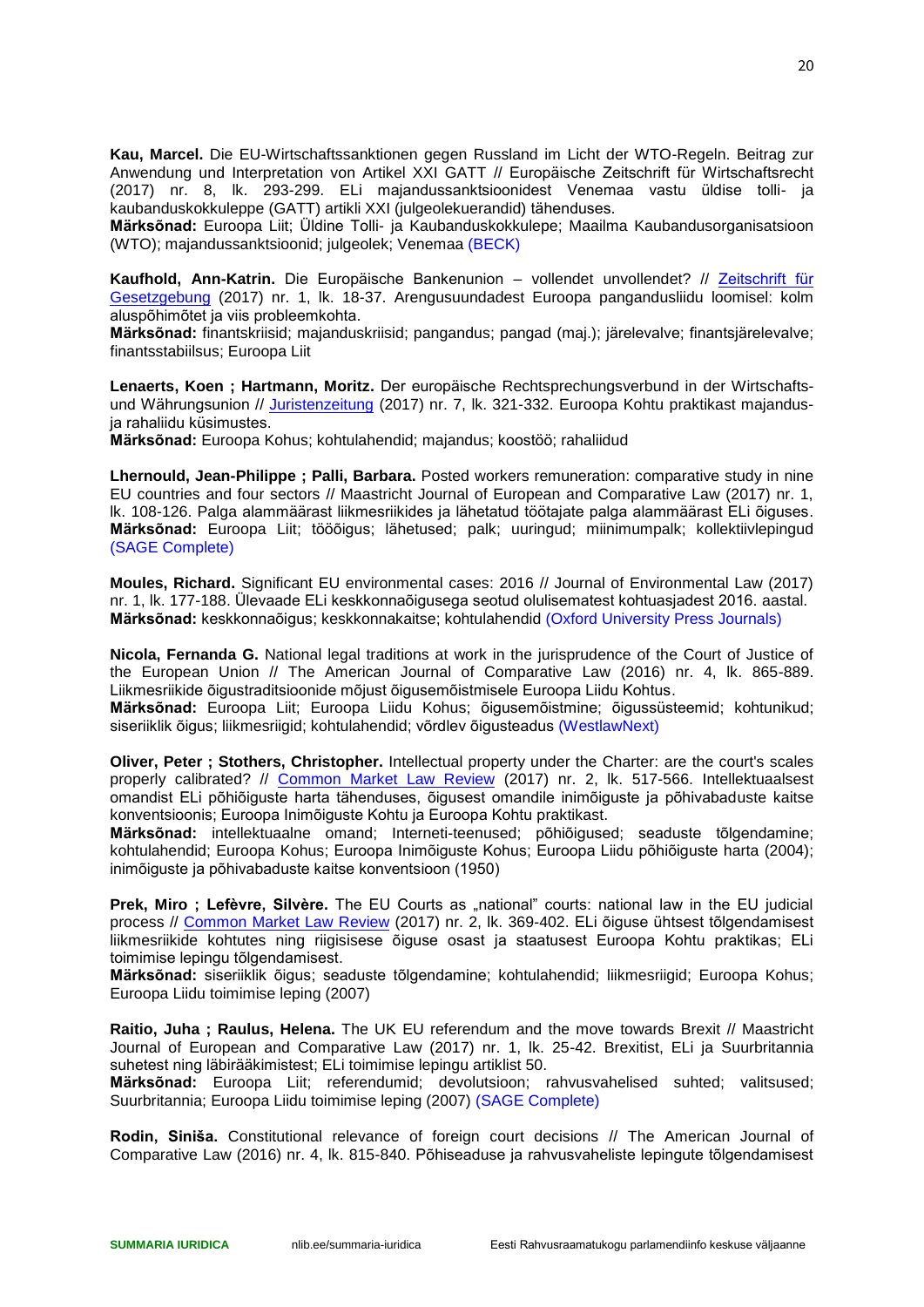ELi ja Ameerika Ühendriikide võrdluses; teiste riikide kohtupraktika mõjudest Euroopa Kohtu praktikale ELi õiguse tõlgendamisel.

**Märksõnad:** Euroopa Liit; Euroopa Kohus; rahvusvahelised lepingud; seaduste tõlgendamine; siseriiklik õigus; põhiseadused; kohtulahendid; võrdlev õigusteadus; Ameerika Ühendriigid (WestlawNext)

**Stakheyeva, Hanna ; Toksoy, Fevzi M.** Merger control in the Big Data world: to be or not to be revisited? // European Competition Law Review (2017) nr. 6, lk. 265-271. Suurandmetest ja digitaalturust ELi konkurentsiõiguse aspektist; koondumiste kontrolli juhtumitest (nt Microsoft/LinkedIn, Facebook/WhatsApp) ning vajadusest ajakohastada ELi regulatsiooni.

**Märksõnad:** konkurentsiõigus; konkurents (maj.); suurandmed; andmekaitse; digitaaltehnoloogiad; ettevõtted; fusioon; kontroll; privaatsus (WestlawNext)

**Stöbener de Mora, Patricia Sarah.** Eine unverhältnismäßige Verhältnismäßigkeitsprüfung // Europäische Zeitschrift für Wirtschaftsrecht (2017) nr. 8, lk. 287-292. ELi direktiivi ettepanekust, milles käsitletakse uute kutsealasid reguleerivate õigusnormide vastuvõtmisele eelnevat proportsionaalsuse kontrolli.

**Märksõnad:** Euroopa Liit; elukutsed; töökohad; kutseoskused; kontroll (BECK)

**Trybus, Martin ; Butler, Luke R. A.** The internal market and national security: transposition, impact and reform of the EU directive on intra-community transfers of defence products // [Common Market](http://www.ester.ee/record=b1161661*est)  [Law Review](http://www.ester.ee/record=b1161661*est) (2017) nr. 2, lk. 403-442. Direktiivi 2009/43/EÜ (kaitseotstarbeliste toodete ühendusesisese veo tingimused) ühtlustamise probleemidest liikmesriikide erinevate julgeolekupoliitiliste jm huvide taustal.

**Märksõnad:** Euroopa Liit; julgeolek; kaitsepoliitika; siseturg; sõjatööstus; kaupade vaba liikumine; transport; registreerimine; litsentsid; järelevalve; seaduste kooskõlastamine; kohtulahendid; liikmesriigid; siseriiklik õigus

**Woodhouse, Andrew.** With great power, comes no responsibility? The .political exception" to duties of sincere cooperation for national parliaments // [Common Market Law Review](http://www.ester.ee/record=b1161661*est) (2017) nr. 2, lk. 443-474. Liikmesriikide parlamentide võimu teostamisest ELi õigusloomeprotsessis.

**Märksõnad:** parlamendid; õigusloome; seadusandlik võim; järelevalve; siseriiklik õigus; liikmesriigid; kohtulahendid

#### **Mereõigus**

<span id="page-20-0"></span>**Harvey, Michael D.** The York-Antwerp rules 2016 from the perspective of the average adjuster // [The](http://www.ester.ee/record=b1750332*est)  [Journal of International Maritime Law](http://www.ester.ee/record=b1750332*est) (2016) nr. 6, lk. 447-455. York-Antwerpeni reeglitest rahvusvahelises merekaubanduses: kujunemine (alates 1860) ja muudatused (1994, 2004, 2016). Samal teemal ka artiklid lk. 456-468 ja lk. 469-482; vt ka reeglite võrdlustabel lk. 483-500.

**Märksõnad:** merekaubandus; eeskirjad; kindlustus; õnnetused; meretransport; vastutus; kohtulahendid

**Ortiz, Alexis J.** Agreement on Port State Measures to Prevent, Deter and Eliminate Illegal, Unreported and Unregulated Fishing // International Legal Materials (2016) nr. 6, lk. 1157-1179. Sadamariigi meetmeid ebaseadusliku, etteteatamata ja reguleerimata kalapüügi tõkestamiseks käsitlevast rahvusvahelisest kokkuleppest (PSMA).

**Märksõnad:** rahvusvahelised lepingud; kalapüük; kalavarud; piirangud; sadamad; meetmed; rahvusvaheline koostöö (täistekst RRi arvutivõrgus)

**Xu, Jingjing ; Testa, David ; Mukherjee, Proshanto K.** The use of LNG as a marine fuel: civil liability considerations from an international perspective // Journal of Environmental Law (2017) nr. 1, lk. 129-153. Tsiviilvastutusest merereostuse vähendamise eest ning LNG-kütuste laevanduses kasutamise rahvusvahelisest reguleerimisest.

**Märksõnad:** merereostus; merekaitse; laevandus; kütused; tsiviilvastutus; kahju hüvitamine; õigusloome; Rahvusvaheline Mereorganisatsioon (IMO); rahvusvahelised lepingud (Oxford University Press Journals)